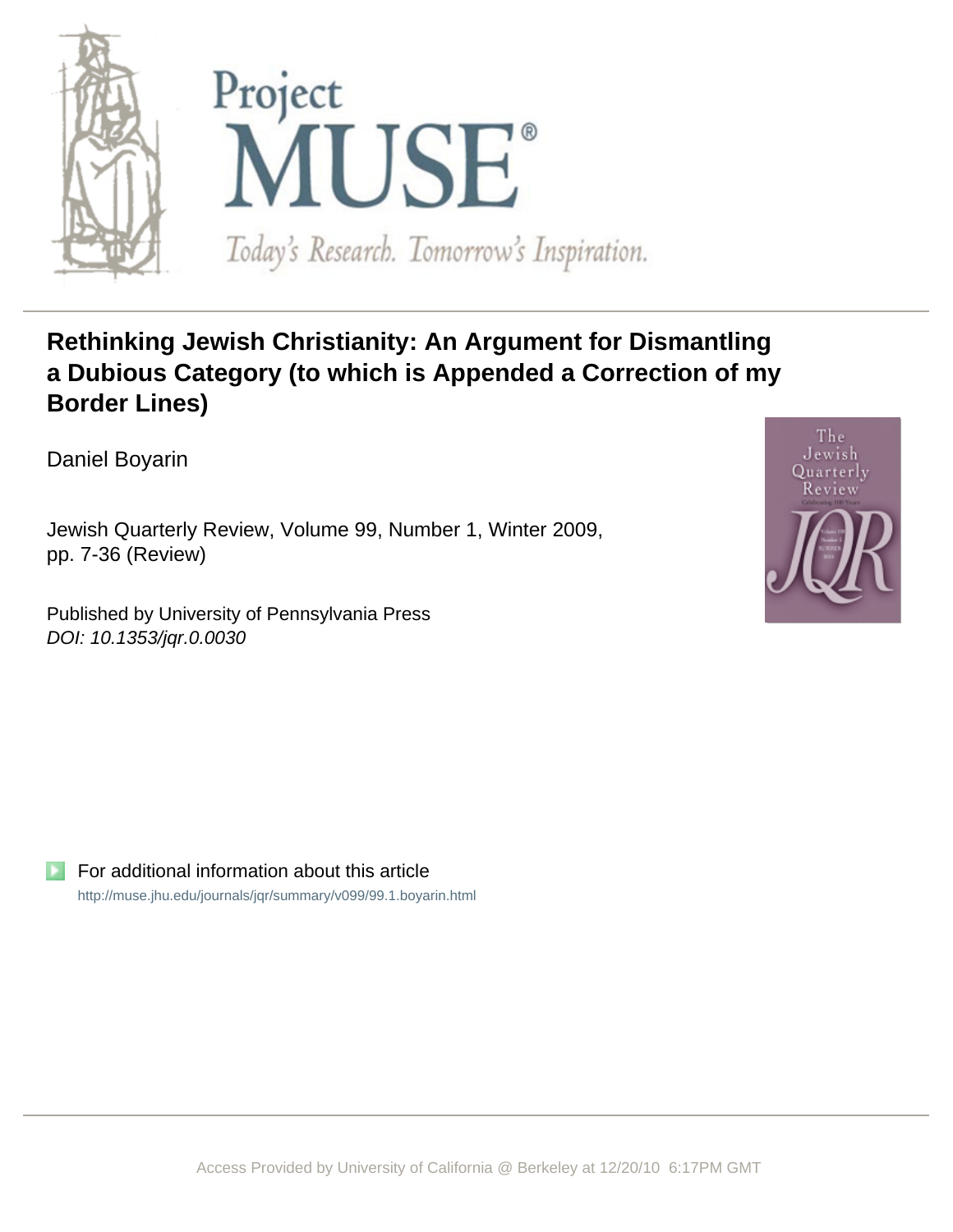## Rethinking Jewish Christianity: An Argument for Dismantling a Dubious Category (to which is Appended a Correction of my *Border Lines*)

DANIEL BOYARIN

Reflections occasioned by

OSKAR SKARSAUNE and REIDAR HVALVIK, eds.

*Jewish Believers in Jesus: The Early Centuries*. Peabody, Mass.: Hendrickson Publishers, 2007. Pp.  $xxx + 930$ .

MATT JACKSON-MCCABE, ed. *Jewish Christianity Reconsidered: Rethinking Ancient Groups and Texts*. Minneapolis, Minn.: Fortress Press, 2007. Pp. x - 389.

IT IS NOT *just* to be clever that I have appropriated Michael Williams's title;<sup>1</sup> I want to suggest that the argument for dismantling the one (Gnosticism) is startlingly similar to the argument for dismantling the other (Jewish Christianity). Adding Karen King's important insights into the comparative mix,<sup>2</sup> I would say that the term "Jewish Christianity" always functions as a term of art in a modernist heresiology: It is a marker of the too Jewish side of the Goldilocks fairytale that is ''ordinary'' Christianity, to cite for the moment Oskar Skarsaune's heresiological terminology.3 I propose that any definition of ''Jewish Christianity'' implies an entire theory of the development of early Christianity and Judaism,<sup>4</sup> and I will

*The Jewish Quarterly Review* (Winter 2009)

Copyright © 2009 Herbert D. Katz Center for Advanced Judaic Studies. All rights reserved.

<sup>1.</sup> Michael Allen Williams, *Rethinking ''Gnosticism'': An Argument for Dismantling a Dubious Category* (Princeton, N.J., 1996).

<sup>2.</sup> Karen L. King, *What Is Gnosticism?* (Cambridge, Mass., 2003).

<sup>3. &#</sup>x27;'Ordinary,'' in his parlance, functions as ''proto-orthodox,'' or ''mainstream'' in other writers. To his credit, Skarsaune has pledged to stop using this term in future.

<sup>4.</sup> Annette Yoshiko Reed, '' 'Jewish Christianity' after the 'Parting of the Ways': Approaches to Historiography and Self-Definition in the Pseudo-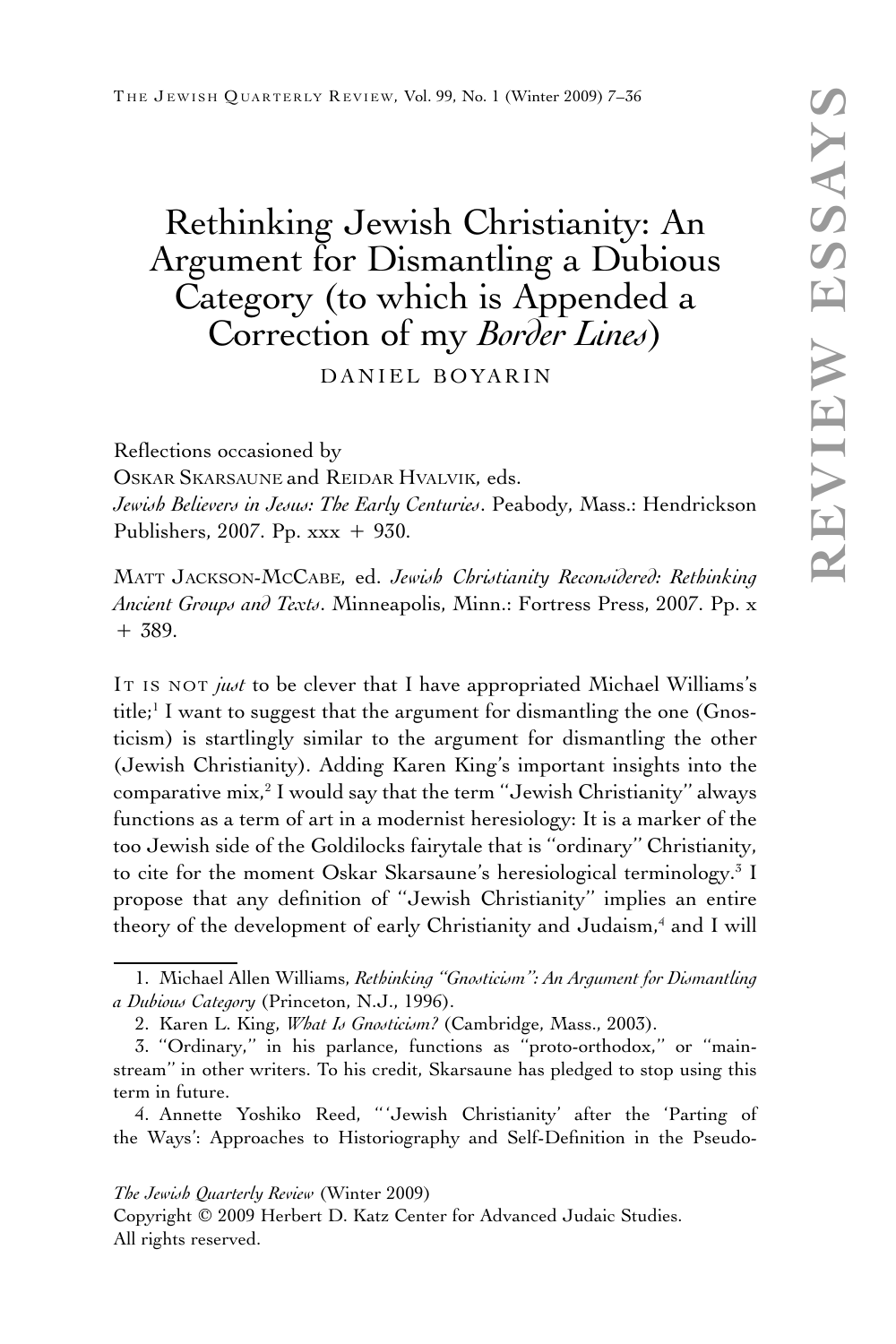sketch out such a theory that, if accepted, virtually precludes, in my opinion, any continued scholarly usefulness for the term. Two recent essays introducing two volumes of new thinking on the topic of *sogennante* Jewish-Christianity exemplify for me the pitfalls of using this terminology itself, even in the hands of very critical writers indeed. My case for abandoning this term is an argument in three movements. In the first movement, I will present evidence and discuss evidence already given for the claim that there is never in premodern times a term that non-Christian Jews use to refer to their ''religion,'' that *Ioudaismos* is, indeed, not a religion (this term to be defined), and that consequently it cannot be hyphenated in any meaningful way. In the second movement, I will try to show that the self-understanding of Christians of Christianity as a religion was slow developing as well<sup>5</sup> and that a term such as "Jewish Christian'' (or rather its ancient equivalents, Nazorean, Ebionite) was part and parcel of that development itself and thus *eo ipso*, and not merely factitiously, a heresiological term of art. In the third movement, I will try to show that even the most critical, modern, and best-willed usages of the term in scholarship devolve willy-nilly to heresiology. If my arguments be accepted, there should be as little justification for continued use of the term ''Jewish Christianity'' as a scholarly designation as there is for the term ''heresy'' itself (except as the very object of heresiological discourse).

#### 1. THERE IS NO JUDAISM

It seems highly significant that there is no word in premodern Jewish parlance that means ''Judaism.'' When the term *Ioudaismos* appears in non-Christian Jewish writing—to my knowledge only in 2 Maccabees—it doesn't mean Judaism the religion but the entire complex of loyalties and practices that mark off the people of Israel; after that, is used as the name of the Jewish religion only by writers who do not identify themselves with and by that name at all, until, it would seem, well into the nineteenth century.<sup>6</sup> It might seem, then, that Judaism has not, until some time in modernity, existed at all, that whatever moderns might be tempted to abstract out, to disembed from the culture of Jews and call

Clementines,'' in *The Ways That Never Parted: Jews and Christians in Late Antiquity and the Early Middle Ages*, ed. A. H. Becker and A. Y. Reed (Tübingen, 2003), 189.

<sup>5.</sup> Denise Kimber Buell, *Why This New Race: Ethnic Reasoning in Early Christianity* (New York, 2005).

<sup>6.</sup> John J. Collins, ''Cult and Culture: The Limits of Hellenization in Judea,'' in *Hellenism in the Land of Israel*, ed. J. J. Collins and G. Sterling (Notre Dame, Ind., 2000), 39.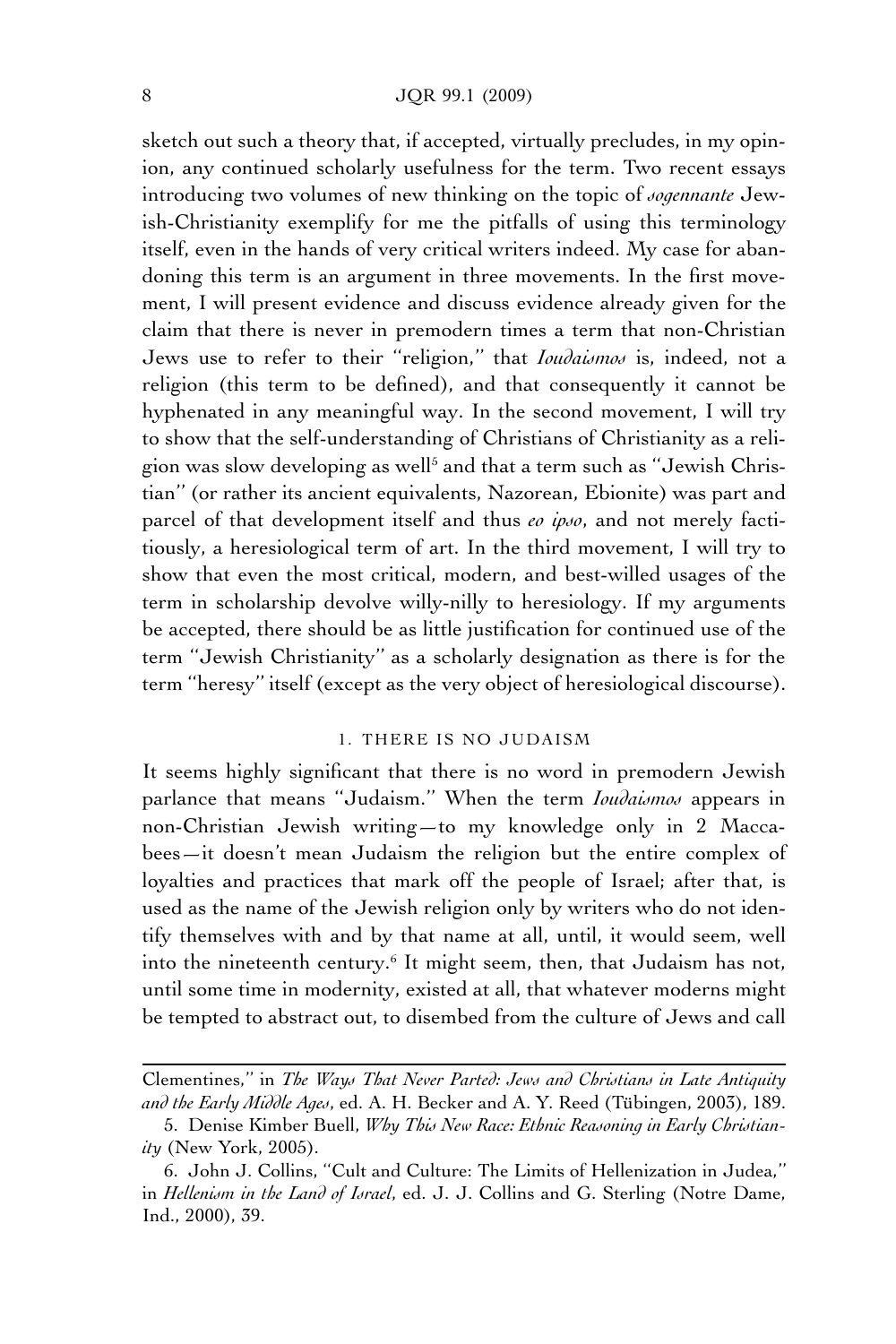their religion, was not so disembedded nor ascribed particular status by Jews until very recently.

In a recent article, Steve Mason has decisively demonstrated that which other scholars (including the writer of these lines) have been bruiting about in the last few years, namely, that there is no ''native'' term that means ''Judaism'' in any language used by Jews of themselves until modernity,<sup>7</sup> and, moreover that the term *Ioudaioi* is almost never, if ever, used by people to refer to themselves as ''Jews.''8 In a fascinating and

7. Daniel Boyarin, ''Semantic Differences: Linguistics and 'the Parting of the Ways','' in *The Ways That Never Parted,* 68, adumbrating at least some of Mason's points.

8. Steve Mason, ''Jews, Judaeans, Judaizing, Judaism: Problems of Categorization in Ancient History,'' *Journal for the Study of Judaism* 38.4–5 (2007): 457– 512. I want to register a minor protest, however, at one point that is hardly Mason's ''fault.'' I think the time has come to stop using the terms ''emic'' and "etic" to mean internal  $(=subjective)$  and external  $(=objective)$  categories of analysis of cultures, whether present or past (Mason, ''Jews,'' 458–59.). These terms, produced out of the structural linguistic opposition between ''phonemic and ''phonetic'' distinctions, bear no analogy whatsoever to internal and external or subjective and objective. Phonemic distinctions are distinctions that make a difference of meaning within a given language, while phonetic distinctions are simply distinctions in sound that make no difference within that language. Thus in Chinese pitch is phonemic, while in English it isn't. Length of consonants is phonemic in Italian but again is not in English. Phonemic distinctions are observable from the ''outside''; indeed one of the first tasks of a classical structural description of a language was for the researcher to make, through observation, a list of the phonemes of the language. As such they are just as objective and repeatable as a list of phonetic differences, and they are the only important categories for describing that language. Phonetic differences, while they may be interesting to acousticians, have no role in the making of meaning in the language. Accordingly the sort of distinction (questionable anyway) that is meant to be captured by the terms ''emic'' and ''etic'' bears no comparison to the origin of these neologisms. A given culture may make distinctions that are not spoken of (that are tacit) or insist that it makes distinctions that ''on the ground'' don't seem to operate. Such discrepancies are well known to ethnographers, but this too hardly marks an opposition between subjective and objective or insiders' and outsiders' perspectives. One would have to demonstrate *in either case* on the basis of the same kind of evidence whether or not a distinction or category is operative within the culture and thus phonemic, as it were; if it isn't, it is as meaningless for that culture as differences in pitch are for speakers of English. For us to impose a category on an ancient culture, a category such as a ''religion'' called ''Judaism,'' would not be ''etic'' but simply false, unless it can be shown that the category operated within that culture, in which case it would be ''emic.'' The ''emic'' and the ''etic'' are not modes of analysis at all but a distinction within a linguistic cultural system between significant differences and differences which make no difference. In the human sciences only the ''emic'' (whether tacit or not) is sig-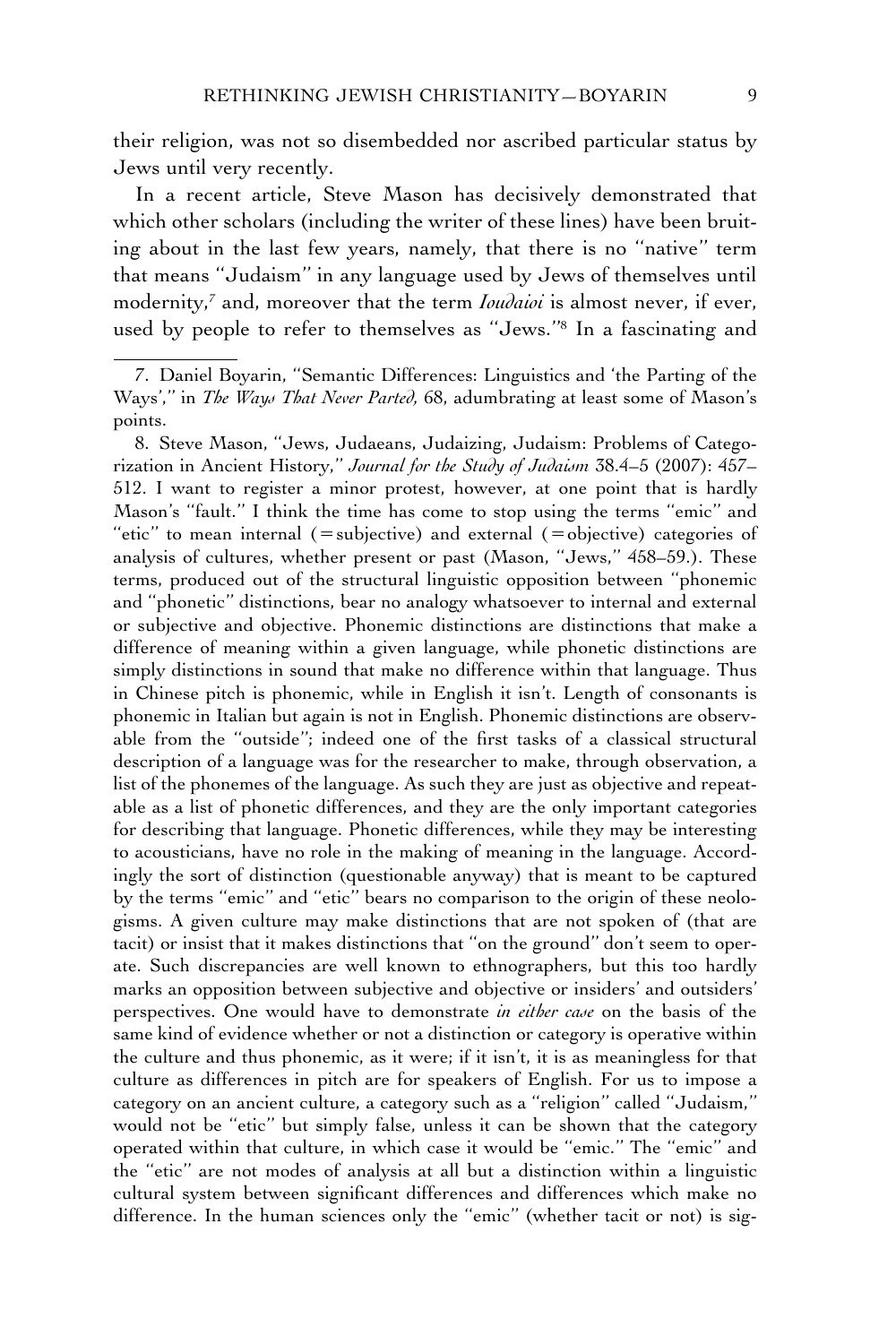compelling demonstration, Mason shows that the term *Ioudaismos/Iudaismus* only comes to mean ''Judaism'' in the mid-third century (with the Latin actually preceding the Greek), when the practices and beliefs of the Jews are separated polemically by Tertullian from their landedness, their history, ''all that had made it compelling to Judaizers,'' and *Iudaismus* means now ''an ossified system flash-frozen with the arrival of Jesus.''9 Mason shows, moreover, that Tertullian's usage of *Iudaismus*, in contrast with *Christianismus*, ''strips away all that was different in Judaean culture—its position among ancient peoples, ancestral traditions, laws and customs, constitution, aristocracy, priesthood, philosophical schools abstracting only an impoverished *belief system*''10—an impoverishment that persists, I would suggest, up through today's references to Judaism as a faith! This is not, of course, a historically accurate representation of the state of the Jewish people at the time (after all a certain heyday of Palestinian Jewish life, the time of the Mishnah), as Mason shows eloquently. His explanation for Tertullian's new usage is equally convincing: ''By about 200 C.E. the Church was making headway as a popular move-

nificant, and the terms, therefore, should be simply abandoned as hopelessly misleading. If we don't know whether a category was significant in an ancient culture or not, we just don't know, and nothing about ''emic'' or ''etic'' ''modes of analysis'' can change this. Terminology, however, is a pretty good clue. A language that lacks a distinction between ''gay'' and ''straight'' might very well be supposed, for instance, to indicate a culture that probably does not see this—for us, frequently fatal—distinction as significant. All of this supports Mason's argument in his paper; I merely intend here to pickle a red herring, in hopes that it stays pickled. One of the values of research of the sort that Mason pursued is to expose ''false friends,'' words that sound to us when encountered in ancient texts as if they mean what they mean today—''Judaism,'' for example. The problem of translation remains of course a separate issue. A propos, at another point, I think that this false distinction, emic/etic, confuses Mason's reading of the excellent Jonathan M. Hall, *Ethnic Identity in Greek Antiquity* (Cambridge, 1997). Hall's discussion of ethnic identity as being a matter of shared genealogy is not about ''facts,'' i.e., *sogenannte* ''etic,'' but precisely about certain constructions of group identity and identification through narratives of shared genealogy ( *pace* Mason, ''Jews,'' 483, n. 57). Hall is not confusing any putative emic/etic boundary, but it is that boundary that confuses. This is not to say that modern analytic categories, such as gender or identity, should not be used in the analysis of ancient cultures but these analytic categories should be tools for exhibiting what is actually happening in the culture (and what not) whether by that name or another and not ahistorical categories that are simply assumed to be there for every culture. To do so would be to make the sort of category mistake that would make Sambian boys who *all* fellate adult males into ''homosexuals.''

9. Mason, ''Jews,'' 473.

10. Ibid., 472.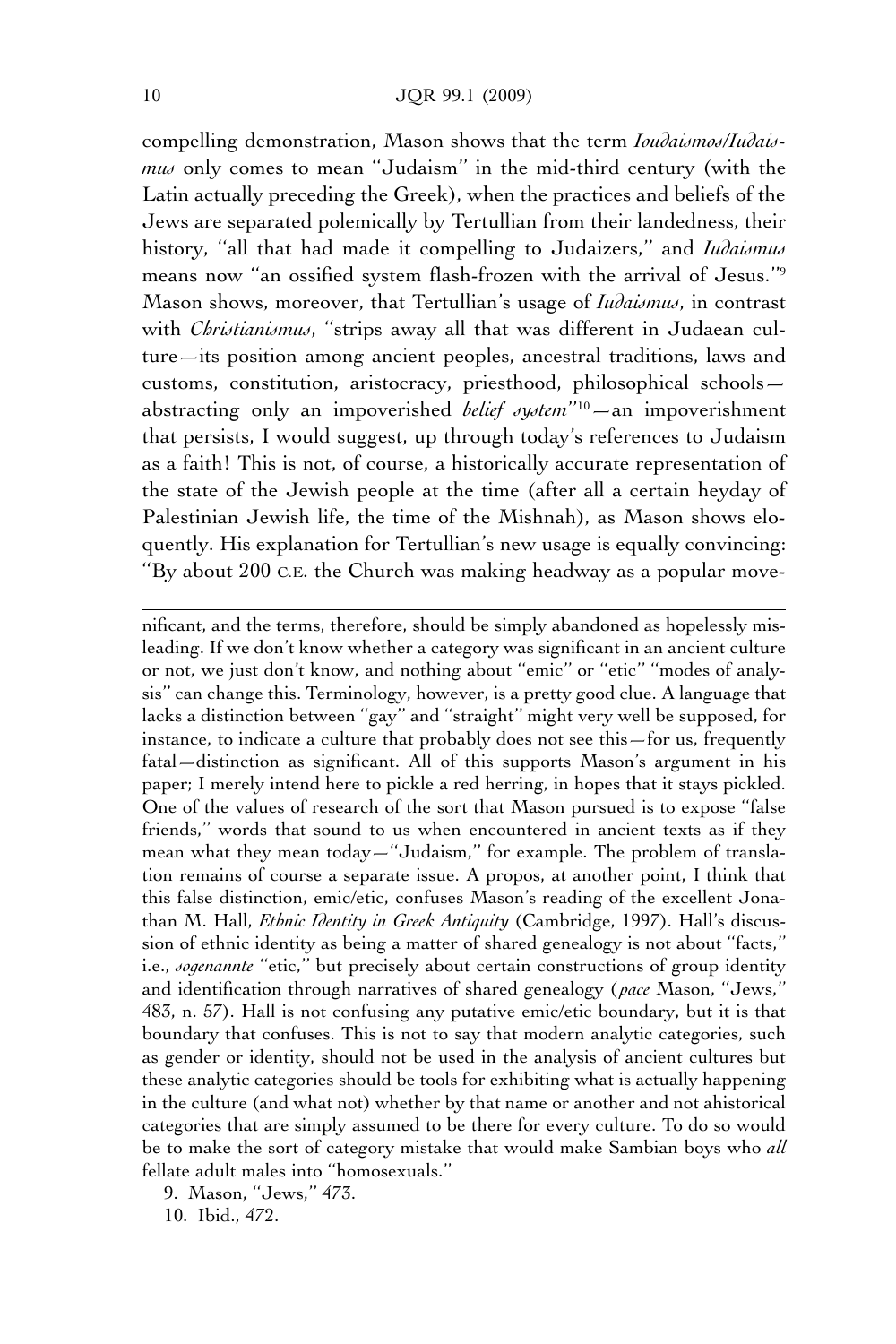ment, or a constellation of loosely related movements. In that atmosphere, in which internal and external self-definition remained a paramount concern, Tertullian and others felt strong enough to jettison earlier attempts at accommodating their faith to existing categories, especially efforts to portray themselves as Judaeans, and to see commitment to Christ as *sui generis*. Rather than admitting the definitive status of the established forms and responding defensively, they began to project the hybrid form of *Christanismus* on the other groups to facilitate polemical contrast (σνκρισις). The most important group for Christian self-definition had always been the *Ioudaioi*, and so they were the groups most conspicuously reduced to such treatment, which generated a static and systemic abstraction called *'Ιουδαϊσμός/Ιu∂aismus.''*<sup>11</sup> The clear and critical conclusion to be drawn from this argument is consonant with my thesis in *Border Lines* that ''Judaism'' as the name of a ''religion'' is a product of Christianity in its attempts to establish a separate identity from something else which they call ''Judaism,'' a project that begins no earlier than the mid-second century and only in certain quarters (notably Asia Minor), gathers strength in the third century, and comes to fruition in the processes around before and following the Council of Nicaea.<sup>12</sup> It should be remembered, however, that this is a Christian meaning of *Ioudaismos/Iudaismus*, not a ''Jewish'' one, nor even a non-Jewish one, as Mason shows, adducing the usage of *Ioudaioi/Iudaei* in parallel with other ethonyms in ancient writers, ''pagan'' and Jewish, while *Christianismos/mus* is paralleled with the names for mystery cults.13 Where I disagree with Mason is in his acceptance of Wilfred Cantwell Smith's conclusion that ''early western civilization was on the verge, at the time of Lactantius [d. ca. 325 C.E.], of taking a decisive step in the formulation of an elaborate, comprehensive, philosophic concept of *religio*. However, it did not take it. The matter was virtually dropped, to lie dormant for a thousand years,''14 to which Mason comments decisively: ''It is only western modernity that knows this cate-

<sup>11.</sup> Ibid., 476.

<sup>12.</sup> I am happy to admit (less happy to have to) that the theses of *Border Lines* are not entirely clear and uncontaminated with various forms of inconsistency and even a measure of self-contradiction precisely on the question of a putative rabbinic response to these developments. See, inter alia, all four essays in Virginia Burrus et al., ''Boyarin's Work: A Critical Assessment,'' *Henoch* 28 (2006): 7–30, for confirmation of my errors. In an appendix below, I hope to make at least a partial correction.

<sup>13.</sup> Mason, "Jews," 489-93.

<sup>14.</sup> Wilfred Cantwell Smith, *The Meaning and End of Religion* (London, 1978), 488.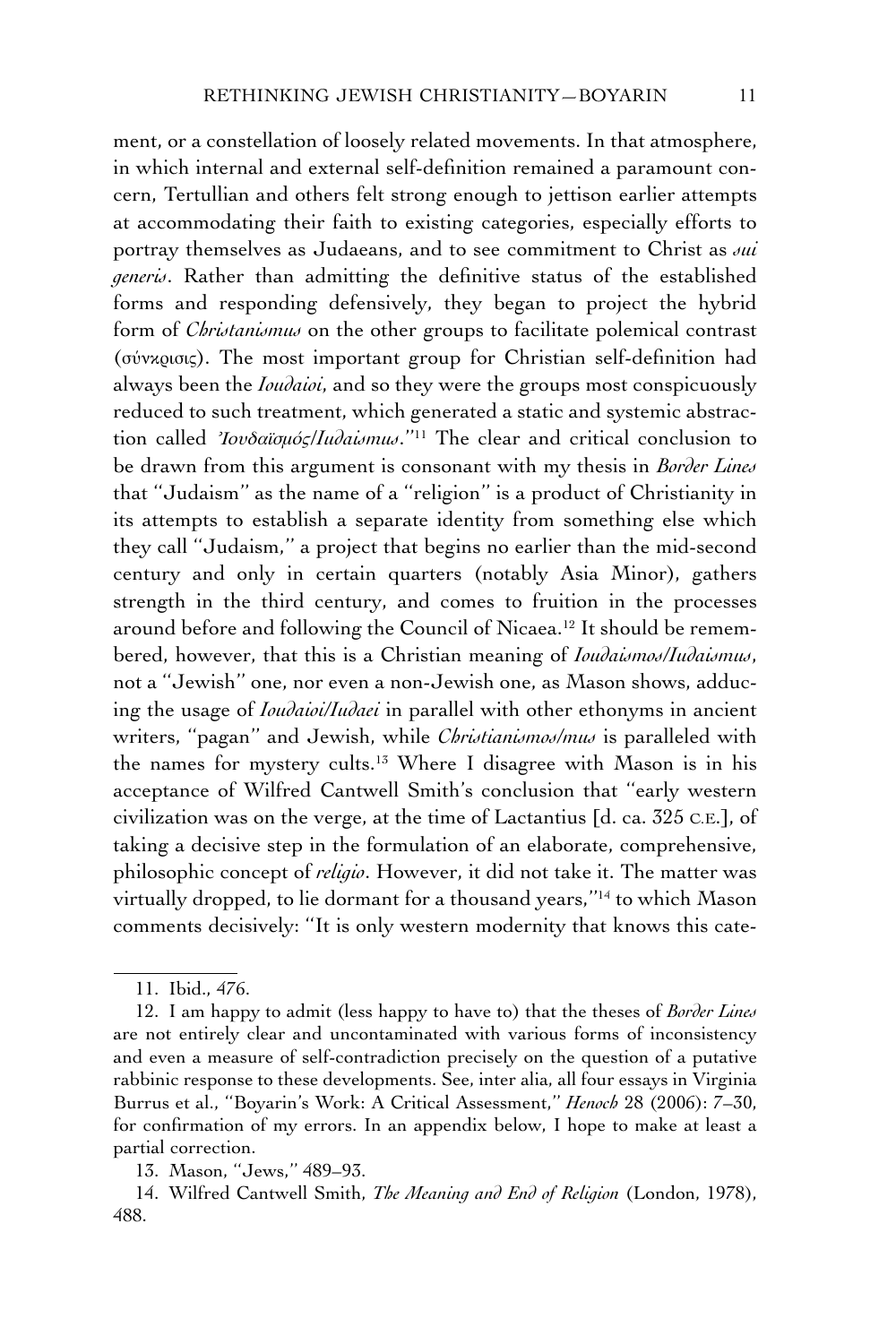gory of religion.''15 In the next section of my argument that ''Jewish Christianity'' and its ancient terminological counterparts are simply and only heresiological terms of art, I will present evidence that Smith (and thus Mason) is wrong on precisely this point, for not only did a robust notion of ''religion'' exist in Christian writers, it was necessary for the existence of a transethnic Christendom. Moreover, the construction of ancient versions of ''Jewish Christianity'' was an important part of the production of that notion.

#### 2. ''RELIGIONS'' WERE INVENTED IN THE FOURTH CENTURY

Mason himself has given us the material for a hypothesis. First of all, to sum up, he has shown how by the third century Christian writers are using both *Ioudaismos/Iudaismus* and *Christianismos/us* to refer to belief systems abstractable from cultural systems as a whole. Second, he has argued that the later meanings of ''religion''—the allegedly modern ones—are prepared for in antiquity by the concept of a ''philosophy'' as a system of beliefs and practices ''voluntarily'' adopted and maintained.16 These two elements, I strongly suggest, led to a late ancient development of something quite close to our modern notion of religion.

At the end of the fourth century and in the first quarter of the fifth century, we can find several texts attesting how Christianity's new notion of self-definition via ''religious'' alliance was gradually replacing selfdefinition via kinship, language, and land.<sup>17</sup> These texts, belonging to very different genres, indeed to entirely different spheres of discourse heresiology, historiography, and law—can nevertheless be read as symptoms of an epistemic shift of great importance. As Andrew Jacobs describes the discourse of the late fourth and early fifth centuries, ''Certainly this universe of discourses engendered different means of establishing normativity: the disciplinary practices of Roman law, for instance, operated in a manner quite distinct from the intellectual inculcation of historiography or the ritualized enactment of orthodoxy. Nevertheless,

<sup>15.</sup> Mason, ''Jews,'' 489.

<sup>16.</sup> This is not to imply that not adopting or maintaining such a system didn't have negative consequences; ''voluntary'' here is not necessarily voluntary.

<sup>17.</sup> Hal A. Drake, ''Lambs into Lions: Explaining Early Christian Intolerance,'' *Past and Present* 153 (1996): 25. Drake's theory is germane to the hypothesis of this article. Limberis argues that for second-generation Christians this process was reversed (Vasiliki Limberis, '' 'Religion' as the Cipher for Identity: The Cases of Emperor Julian, Libanius, and Gregory Nazianzus,'' *Harvard Theological Review* 93.4 [2000]: 377). I am not entirely persuaded by her argument on this point but do not wish to entirely disallow it, either.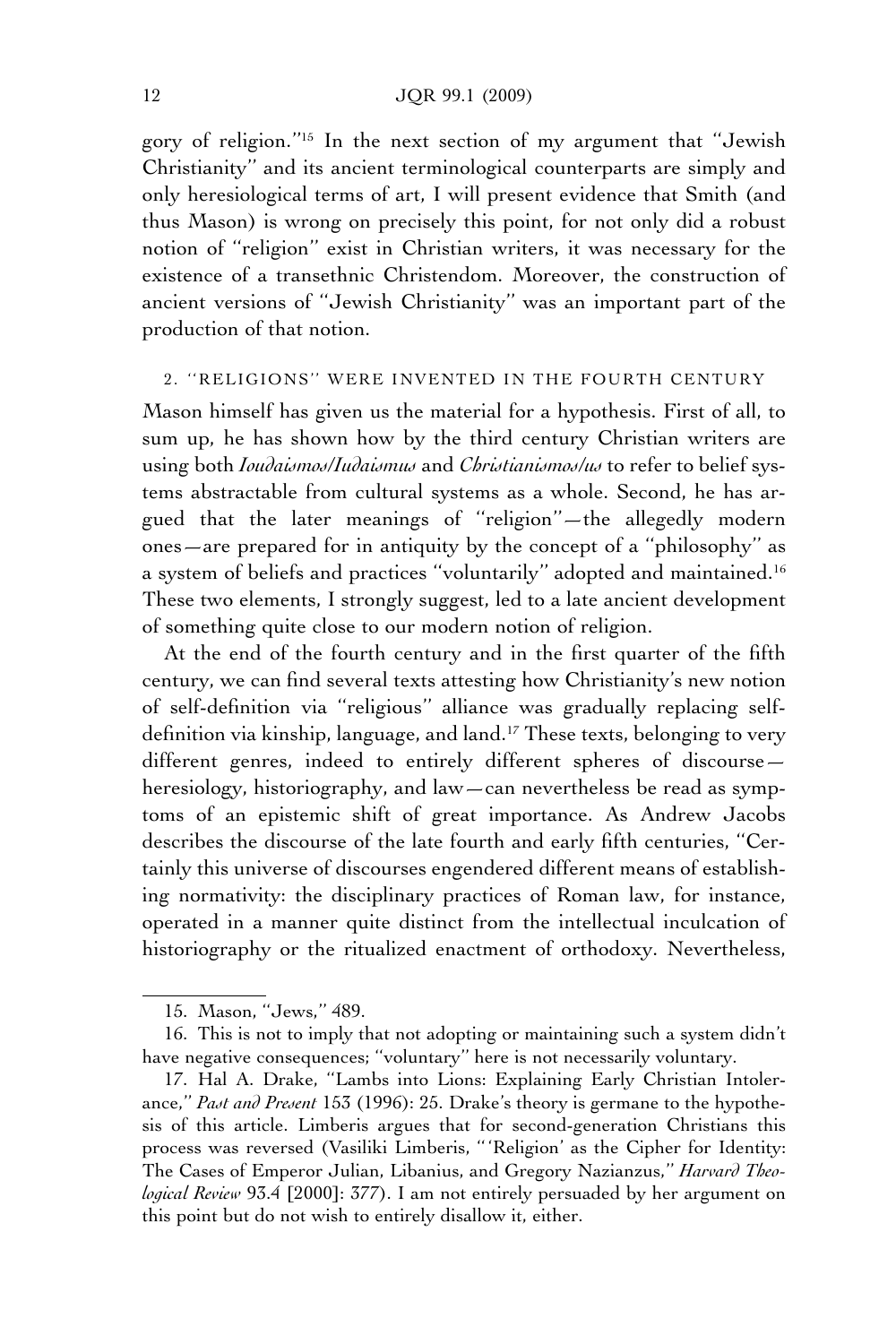the common goal of this discursive universe was the reorganization of significant aspects of life under a single, totalized, imperial Christian rubric.''18

This construction of ''Christianness'' primarily involved the invention of *Christianity* as a religion, disembedded, in Seth Schwartz's words, from other cultural practices and identifying markers.19 Susanna Elm shows that late fourth-century Christians were already committed to the idea of religions and even understood quite well the difference between religious definition and other modes of identity formation.<sup>20</sup> She finds evidence for this claim as early as Julian, ''the Apostate'' who formed his religion, ''Hellenism,'' in the 360s on the model of Christianity, but as we will see, there is evidence that goes back at least as far as Eusebius in the first half of the century.21 Julian insists that only one who believes in ''Hellenism'' can understand it and teach it, as justification for his denial of the right to teach philosophy to Christian teachers.<sup>22</sup> Vasiliki Limberis emphasizes how, for all Julian's hatred of Christianity, his religiosity has been deeply structured by the model of Christianity.<sup>23</sup> As Limberis puts it: "Christians had never been barred from letters. Not only was this an effective political tool to stymie Christians, it had the remarkable effect of inventing a

19. Seth Schwartz, *Imperialism and Jewish Society from 200 B.C.E. to 640 C.E.* (Princeton, N.J., 2001), 179.

20. ''According to Gregory, a word need not have a permanent semantic field or be inextricably linked to a precise 'historical' reference point, and 'religion' is not a defining characteristic of culture,'' Susanna Elm, ''Orthodoxy and the True Philosophical Life: Julian and Gregory of Nazianzus,'' *Studia Patristica* 37 (2001): 83.

21. Susanna Elm, ''Hellenism and Historiography: Gregory of Nazianzus and Julian in Dialogue,'' in *The Cultural Turn in Late Ancient Studies: Gender, Asceticism, and Historiography*, ed. D. B. Martin and P. Cox Miller (Durham, N.C., 2005), 261–62. See also Limberis, ''Cipher,'' 383.

22. Although Gideon Foerster and Yoram Tsafrir, ''Nysa-Scythopolis—A New Inscription and the Titles of the City on Its Coins,'' *Israel Numismatic Journal* 9 (1986/87): 53–58, has been cited as relevant in this context, it seems to me not so. Even accepting the interpretation of the publishers of this inscription that the unique designation of Scythopolis as ''one of Coele Syria's Greek cities'' was to insist on the ''Hellenic-Pagan'' character of the city owing to a threat posed by its mixed population of Jews and Samaritans, we still need not conclude that ''Hellenic'' here means the religion.

23. Limberis, "Cipher," 378, 382, and throughout cf. Mason, "Jews," 499, who doesn't see how truly ''Christian,'' as it were, Julian is.

<sup>18.</sup> Andrew S. Jacobs, ''The Imperial Construction of the Jew in the Early Christian Holy Land'' (Ph.D. diss., Duke University, 2001), 28–29. I cite the dissertation here, and the published book elsewhere, as this particular formulation did not make it intact into the book.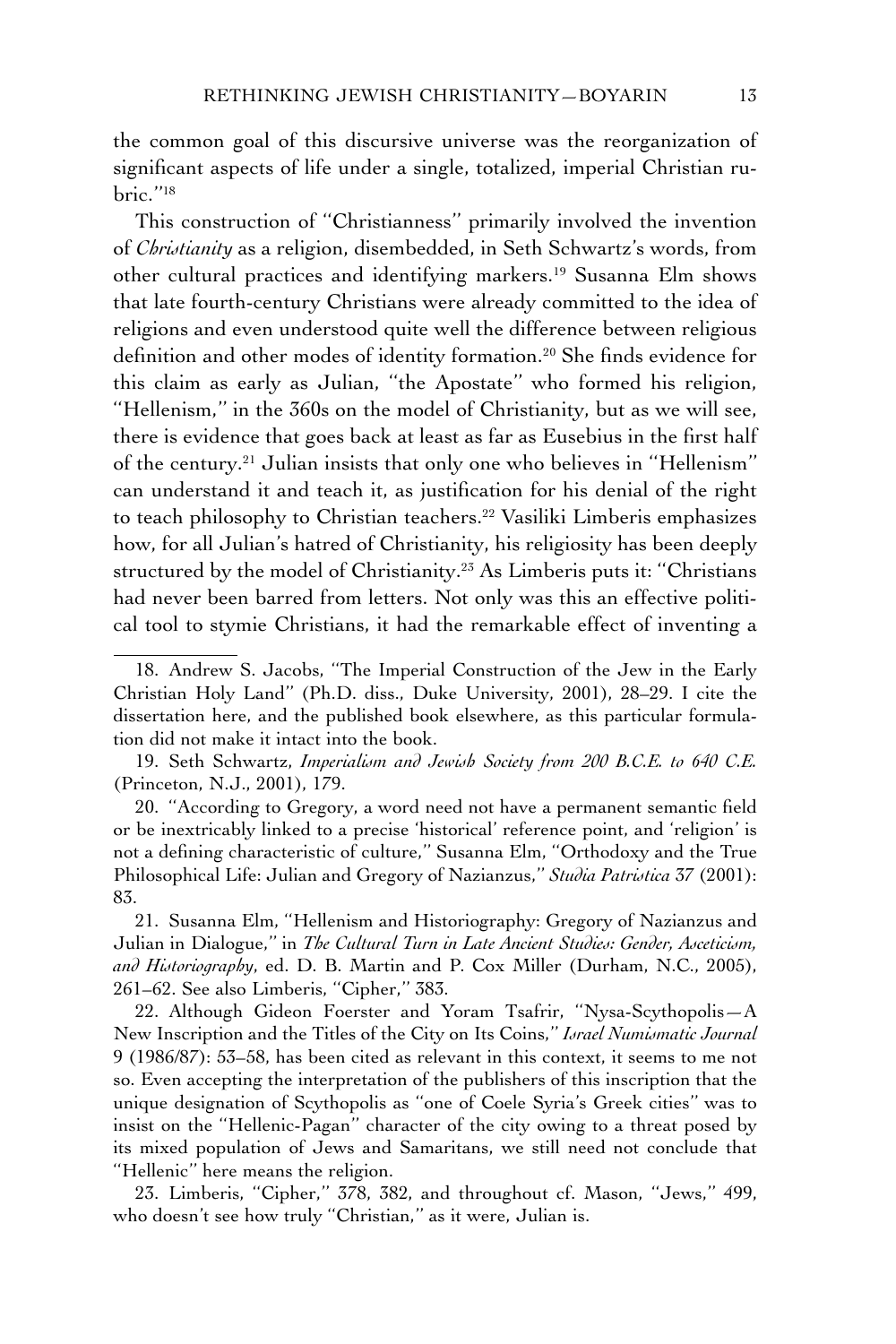new religion and religious identity for people in the Roman empire.''24 I would slightly modify Limberis's formulation by noting that Julian did not so much invent a new religion as participate in the invention of a new notion of religion as a category and as a regime of power/knowledge. She writes: ''In particular, Julian echoes Christianity's *modus operandi* by turning pagan practices into a formal institution that one must join.''25 Mason has written of the Hasmonean period that ''the analogue *Hellene* does not undergo a change of translation, but still means 'Greek' with all of its complicated meanings in play . . . the analogy breaks down if ''Hellene' does not become a *religious* term as 'Ιουδαῖος is said to do. Why change the translation of *Ioudaios* alone?''26 True enough. But clearly for Julian, *a half a millenium later* in the fourth century (and we will see for some Christian writers as well at that time), ''Hellenism'' no longer has anything to do with being Greek per se but is indeed the name for a "religion"!<sup>27</sup> By that time, the correct translation for Hellenism *in those writers* is something like ''paganism,'' while again *in those Christian writers*, the correct translation of *Ioudaismos* and *Ioudaioi* and their Latin equivalents would be ''Judaism'' and ''Jews.'' The great fourth-century Cappadocian theologian Gregory Nazianzen contested Julian's edict precisely on these terms, denying that ''Hellenism'' was a religion:

But I am obliged to speak again about the word . . . Hellenism to what does the word apply, what does one mean by it? . . . Do you want to pretend that Hellenism means a religion, or, and the evidence seems to point that way, does it mean a people, and the language invented by this nation . . . If Hellenism is a religion, show us from which place and what priests it has received its rules . . . Because the fact that the same people use the Greek language who also profess Greek religion does not mean that the words belong therefore to the religion, and that we therefore are naturally excluded from using them. This is not a logical conclusion, and does not agree with your own logicians. Simply

<sup>24.</sup> Limberis, "Cipher," 386.

<sup>25.</sup> Ibid., 399. I accept Limberis's assent to Asad's critique of Geertz but nevertheless see much more continuity and a shift toward something that could be called ''religion'' in the modern sense taking place precisely in these fourthcentury echoes of Christianity.

<sup>26.</sup> Mason, "Jews," 495.

<sup>27.</sup> See too G. W. Bowersock, *Hellenism in Late Antiquity* (Ann Arbor. Mich., 1990), 9–12. Cf. Mason's own comments on Julian which do not contradict this point, while, nonetheless, making a different one (''Jews,'' 498–99).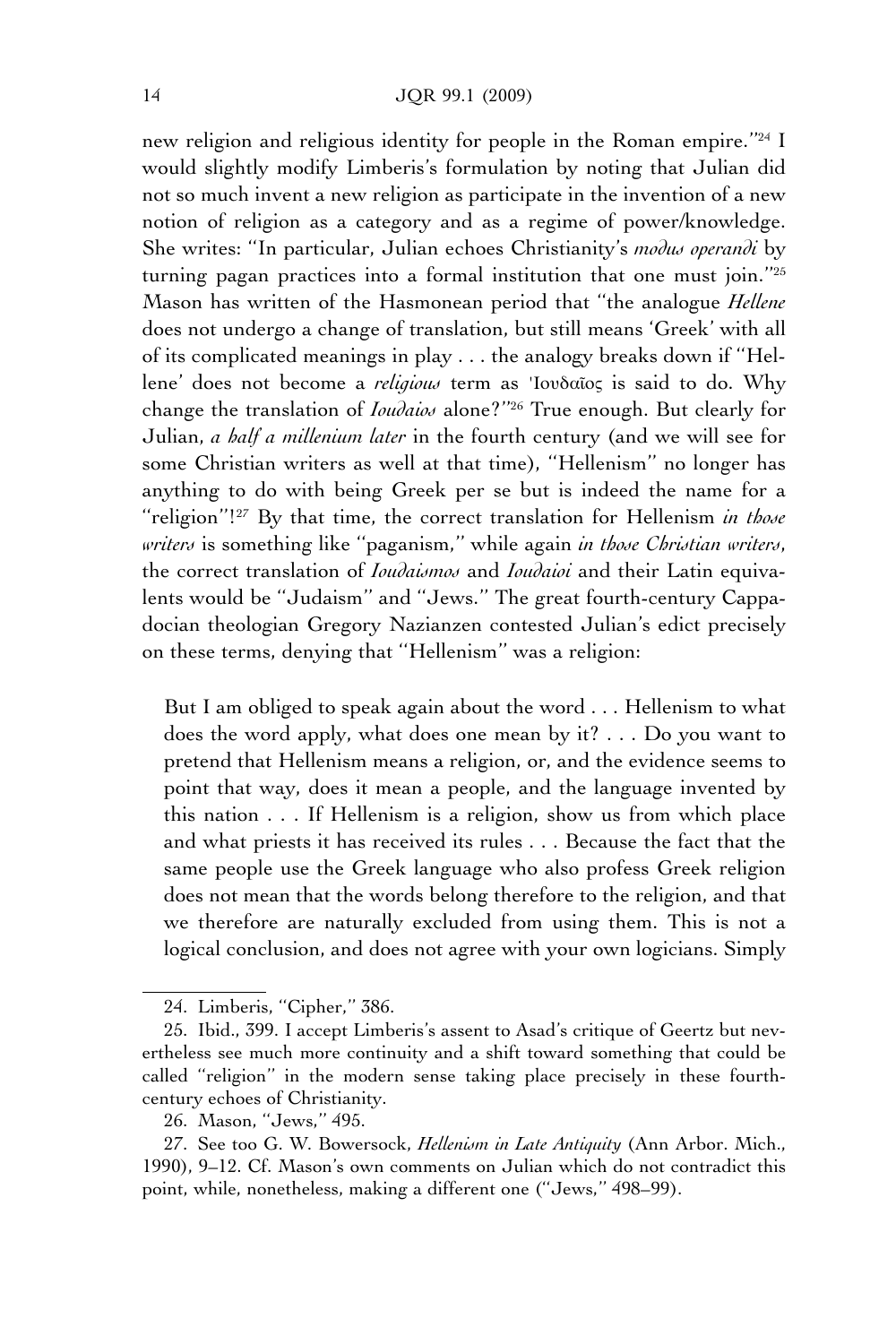because two realities encounter each other does not mean that they are confluent, i.e. identical.<sup>28</sup>

Nazianzen denied the legitimacy of Hellenism as a religion but he clearly knew what a religion is, and Christianity is not the only member of the genus. He has some sort of definition of the object ''religion'' in mind here, distinct from and in binary semiotic opposition to *ethnos*, which belies the commonplace that such definitions are an early modern product, or worse an artificial product of the modern scholar's study.<sup>29</sup>

Gregory knew precisely ''what kinds of affirmation, of meaning, must be identified with practice in order for it to qualify as religion:''30 it must have received its rules from some place (as in from some book?; Gregory surely doesn't mean a geographical place, for that would be playing into Julian's hands) and some priests. The concept of religion is not dependent, as is sometimes claimed, on the Enlightenment assumption that religion is simply a natural faculty of all human groups, that all humans have religion. While Gregory of Nazianzen's definition of *religion*, is, of course, quite different from the Enlightenment one (a difference oddly homologous to the difference between Catholicism and Protestantism), he nevertheless clearly has a notion of religion as an idea that can be abstracted from any particular manifestation of it. For Gregory, different peoples have different religions (some right and some wrong), and some folks have none.

Whichever way the "evidence pointed" for Nazianzen, it is clear, as Elm demonstrates, that for Julian, ''Hellenism'' was indeed *a* religion. Gregory affords a definition of religion as clear as that of later comparatists (although quite different from them). A religion is something that has priests, rites, rules, and sacrifices. It is absolutely clear, moreover, from Gregory's discourse that, for this Christian, ''the emergence of religion as a discrete category of human experience—religion's *disembedding*,'' in Schwartz's terms,<sup>31</sup> has taken place fully and finally, as he explicitly separates religion from ethnicity/language. As Schwartz writes, ''religion'' is *not* a dependent variable of *ethnos*; indeed, almost the opposite is the

<sup>28.</sup> *Oration* 4.5 and 96–109, cited in Elm, ''Orthodoxy,'' 82–83. See also Limberis, ''Cipher,'' 395, on this passage.

<sup>29.</sup> Cf., e.g., Talal Asad, *Genealogies of Religion: Discipline and Reasons of Power in Christianity and Islam* (Baltimore, Md., 1993), 40–41.

<sup>30.</sup> Ibid., 45.

<sup>31.</sup> Schwartz, *Imperialism*, 179.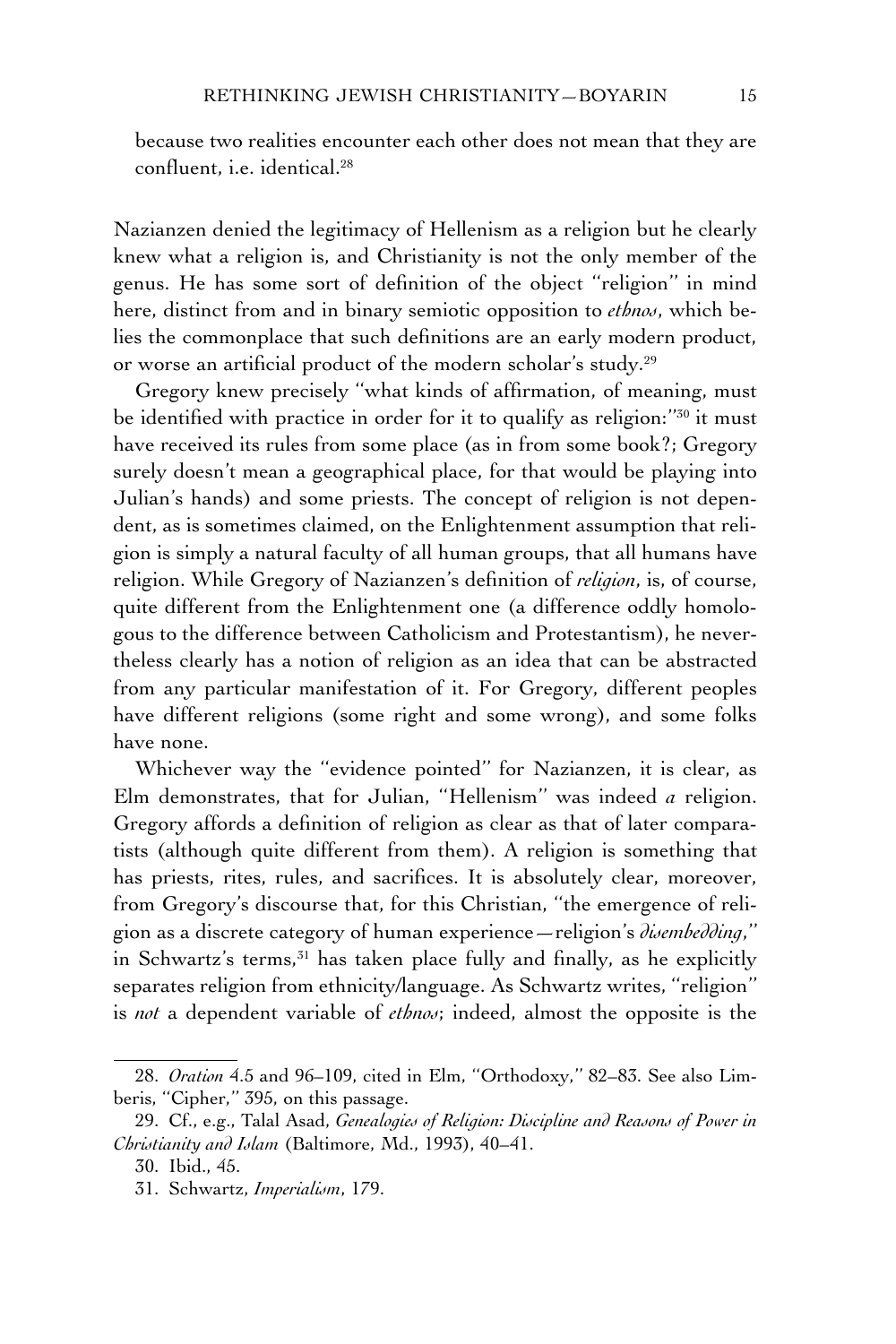case.32 One does not practice Christianity because one is a Christian but one is a Christian because one practices Christianity (exactly the opposite of the situation for Jews). It is striking to note that of all the names that early Christians used to define themselves—*ethnos*, *laos*, *politea*, *genus*,

<sup>32.</sup> I want to make clear that my argument here does not contradict the work of Denise Kimber Buell, ''Race and Universalism in Early Christianity,'' *Journal of Early Christian Studies* 10.4 (2002): 429–68, and *Why This New Race*. Buell's compelling analysis of second- and third-century texts indicates early Christianity's struggle to find a mode of identity, with notions of Christianness as a new ethnos/genos being very prevalent indeed. However, Buell herself marks a shift that takes place in the fourth century: ''Beginning in the fourth century, ethnic reasoning serves to naturalize the equation of Christianness with gentileness, or Romanness, in part through the oppositional construction of non-Jewish non-Christians as 'pagans'" (Buell, "Race," 465). It is about that time, as well, that Jews start referring to Christians *tout court* as gentiles (lit. ''the Nations of the World''). I would argue, however, that such a classification marks the undoing of an ''ethno/racial'' definition of Christianness, insofar as in general throughout the fourth century ''pagans'' were understood to be just as Roman as Christians. ''Pagan'' surely did not constitute an ethnic or racial designation but a religious one. Even in the earlier writings considered by Buell, where Christianity is defined as an ethnos or a genos, these terms are the dependent variables of ''faith.'' In other words, that which constituted membership in the new ''race'' was a set of beliefs (and practices, to be sure) that were constitutive of a religious identity, not, for instance, shared history, shared language, shared foodways, and the like. Buell argues elegantly that Christian universalism should not be seen in opposition to or against the background of a putative Jewish particularism: ''Seeing that early Christians defined themselves in and through race requires us to dismantle an oppositional definition of Christianness and Jewishness on the basis of race or ethnicity. Doing so may also contribute to resisting periodizations that mark an early and decisive split between Christianities and Judaisms. Not only do many early Christians define themselves as a people, even competing for the same name—Israel—but early Christians adapt and appropriate existing forms of Jewish universalism in formulating their own universalizing strategies in the Roman period . . . Since ethnic reasoning also resonates with non-Jewish cultural practices of self-definition, it offers an analytic point of entry that treats both Jewish and non-Jewish frames of reference as integrally part of Christian selfdefinition, not as its 'background'" (Buell, "Race," 467). At the same time, notwithstanding Buell's reference to Isaiah as ''emphasizing attachment to Yahweh as defining membership in Israel,'' I would suggest that the notion of ''orthodoxy'' as defining membership in the Christian community and the feints in that direction in rabbinic literature that define orthodoxy as the criterion for membership in Israel represent a ''new thing.'' That new thing would ultimately be called "religion." I would argue then that while ethnic reasoning continues in Christendom in the formation of ''national'' Christianities, ''Christianity'' itself is not longer taken as a race or ethnos starting from this period.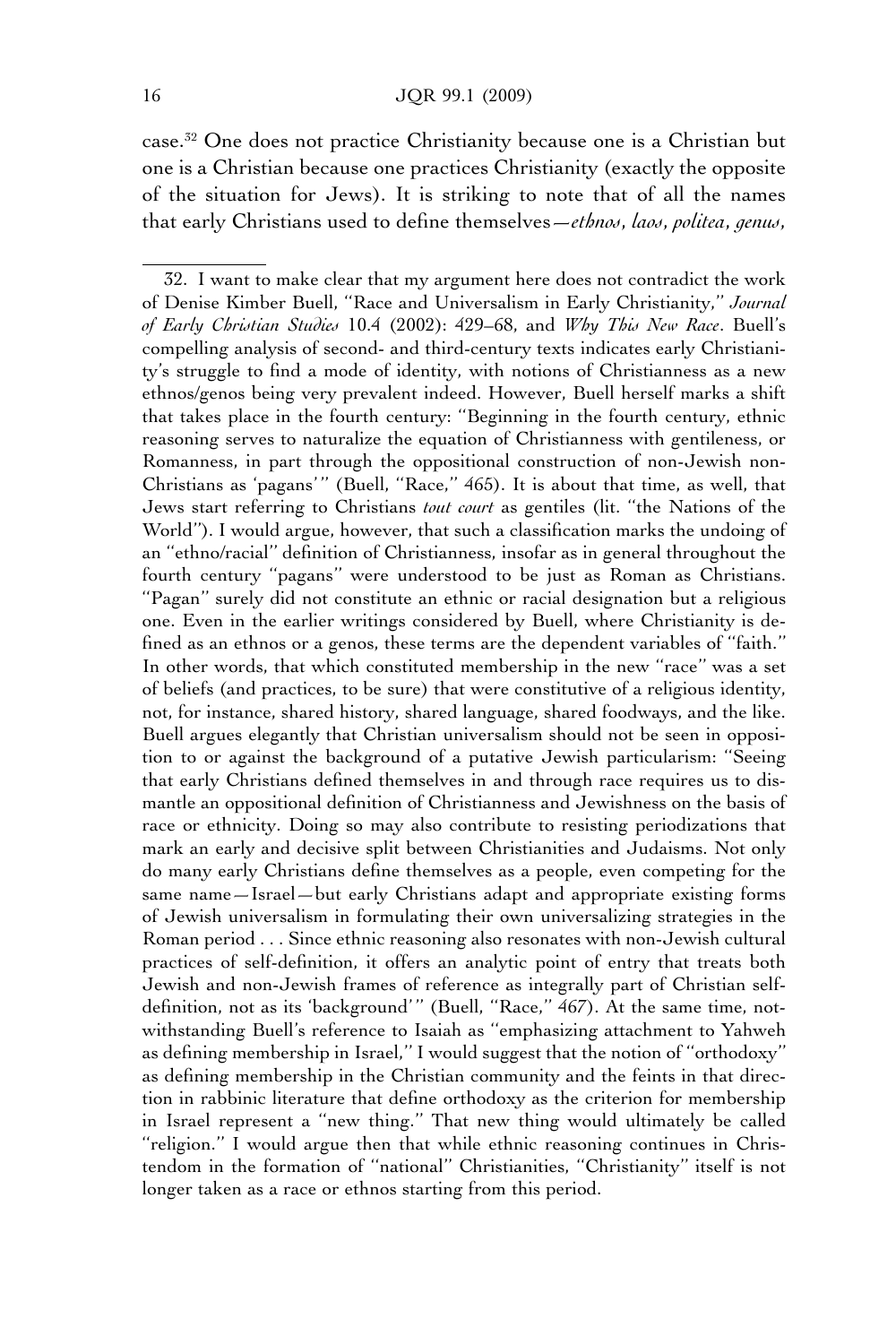*natio*—none of them signifies a "religion" per se.<sup>33</sup> It is certainly significant, then, that by the fourth century other terms appear: *thrēskeia*, theose*beia, religio*, as names for a group.<sup>34</sup> A corollary of this is that language itself shifted its function as identity marker. As Claudine Dauphin has argued, by the fifth century linguistic identity was tied to religious affiliation and identity, and not to geographic or genealogical identification.<sup>35</sup>

Gregory, in the course of arguing that Hellenism is not a religion, at the same time exposes the conditions that would enable some entity other than Christianity to lay claim to that name. Before Julian, other fourthcentury Christian writers had no problem naming ''Hellenism'' a religion, thus, I expect, providing Julian with the very model he was later to turn against the Christians. Eusebius of Caesarea, the first church historian and an important theologian in his own right,<sup>36</sup> could write, "I have already said before in the *Preparation*[37] how Christianity is something that is neither Hellenism nor Judaism, but which has its own particular characteristic religion [ὁ Χριστιανισμὸς οὔτε Ἑλληνισμός τις ἐστιν οὔτε Ἰιουδαισμὸς, οίκεῖον δέ τίνα φέρων χαρακτῆρα θεοσεβείας],"<sup>38</sup> the implication being that both Hellenism and Judaism have, as well, their own characteristic forms of piety (however, to be sure, wrong-headed ones). He also writes:

This compels us to conceive some other ideal of religion [θεοσεβείας], by which they [the ancient Patriarchs] must have guided their lives. Would not this be exactly that third form of religion midway between Judaism and Hellenism, which I have already deduced as the most

<sup>33.</sup> List in Buell, *Why This New Race*, 2.

<sup>34.</sup> To be sure, all of these terms exist earlier.They are not, however, used as the name for the category to which a group belongs then but rather, as Buell emphasizes, as one of the indicia of group belonging. Hence the need, earlier on, for Christianity to define itself as a *genos*. For discussion of the relevance of the *Epistle to Diognetus* on this very point, see Buell, *Why This New Race*, 30–31. I would like to mark here, however, that I am in complete agreement with Buell's point that these terms do not refer solely to belief but indict a wide range of speech and other practices, Buell, *Why This New Race*, 60.

<sup>35.</sup> Claudine Dauphin, *La Palestine byzantine: Peuplement et populations* (Oxford, 1998), 133–55. See also the discussion in Jacobs, ''Imperial Construction,'' 75– 100.

<sup>36.</sup> J. Rebecca Lyman, *Christology and Cosmology: Models of Divine Activity in Origen, Eusebius, and Athanasius* (Oxford, 1993), 82.

<sup>37.</sup> Eusebius, *Preparation for the Gospel*, trans. E. H. Gifford (Grand Rapids, Mich., 1981).

<sup>38.</sup> Eusebius, *The Proof of the Gospel*, ed. and trans. W. J. Ferrar (London, 1920), 1.2 (11–12). The translation here, however, is my own.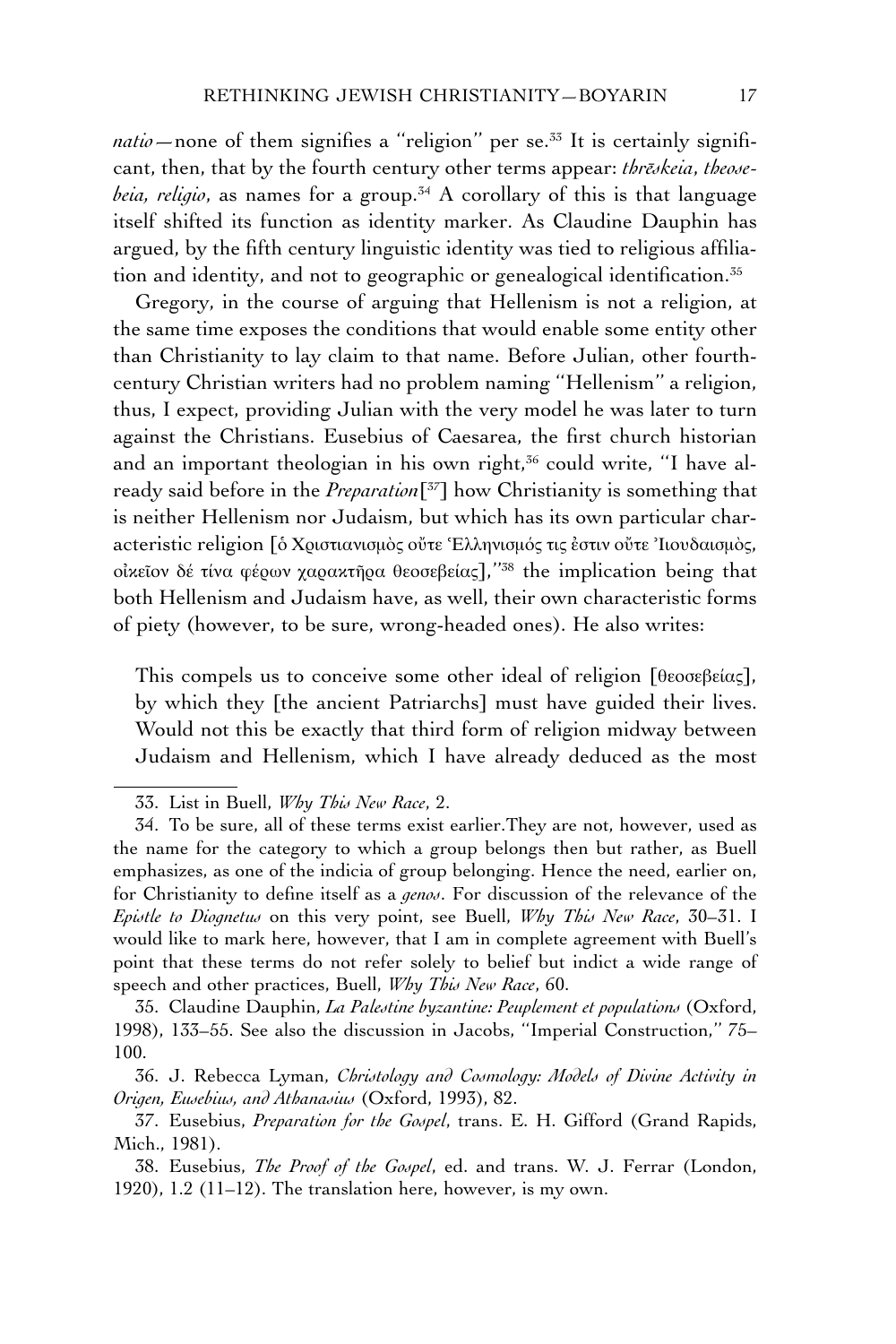ancient and venerable of all religions, and which has been preached of late to all nations through our Saviour . . . The convert from Hellenism to Christianity does not land in Judaism, nor does one who rejects the Jewish worship become ipso facto a Greek.39

Here we find in Eusebius a clear articulation of Judaism, Hellenism, and Christianity as ''religions.'' There is something called ''religion,'' which takes different ''forms.'' This represents a significant conceptual shift from the earlier uses of the term *religio* in antique sources, in which a *religio* is an appropriate single act of worship, not a conceptual or even practical system separate from culture and politics, and in which there is, therefore, not something called ''religion'' at all, no substance that we could discover and look at in its different forms.

The fullest expression of this conceptual shift may be located in the heresiology of Epiphanius (fl. early fifth c.), although his terminology is not entirely clear (even, apparently, to him). For him, not only ''Hellenism'' and ''Judaism'' but also ''Scythianism'' and even ''Barbarianism'' are no longer the names of ethnic entities<sup>40</sup> but of "heresies," that is, religions other than orthodox Christianity.<sup>41</sup> Although Epiphanius's use of the term is confusing and perhaps confused, $42$  apparently what he means by "heresies'' is often what other writers of his time call ''religions'': ''[Hellenism originated with Egyptians, Babylonians and Phrygians], and it now confused [men's] ways.''43 It is important to see that Epiphanius's comment is a transformation of a verse from the Pauline literature, as he himself informs us.44 In Colossians 3.11 we find ''Here there cannot be Greek and Jew, circumcised and uncircumcised, barbarian, Scythian, slave, free man, but Christ is all, and in all.''45 This is a lovely index of the semantic

42. Young, ''Epiphanius.''

43. *Panarion*, 17–18. In another part of the Christian world, Frankfurter points out, for the fifth-century Coptic abbot Shenoute "*Hellene* did not carry the sense of ethnically 'Greek' and therefore different from 'Egyptian,' but simply 'pagan'— 'not Christian' '' (David Frankfurter, *Religion in Roman Egypt: Assimilation and Resistance* [Princeton, N. J., 1998], 79).

44. *Panarion*, 9.

<sup>39.</sup> Eusebius, *Proof*, 1.2 (14).

<sup>40.</sup> Which is not, of course, to claim that the notion of ethnic identity is a stable and fixed one either. See Hall, *Ethnic Identity*.

<sup>41.</sup> *The Panarion of Epiphanius of Salamis, Book I, Sections 1–46*, trans. F. Williams (Leiden, 1987), 16–50. Cf., however, Eusebius's *Demonstratio evangelica* 1.2.1 (Eusebius, *Proof*, 9).

<sup>45.</sup> Cf. Andrew S. Jacobs, *Remains of the Jews: The Holy Land and Christian Empire in Late Antiquity* (Stanford, Calif., 2004), 44–45.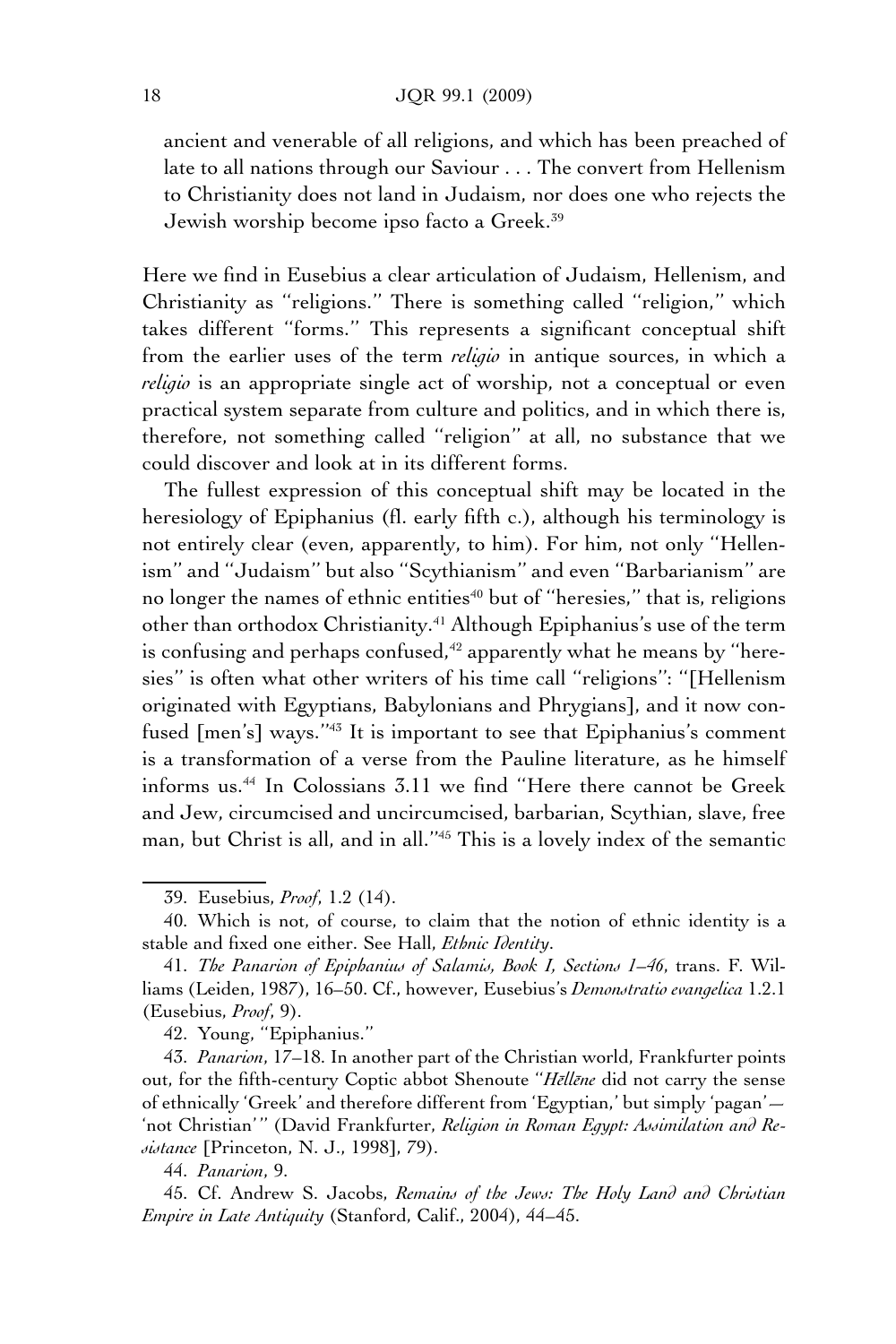shift. For pseudo-Paul, these designations are obviously not the names of religious formations but of various ethnic and cultural groupings,<sup>46</sup> whereas for Epiphanius they are the names of ''heresies,'' by which he means groups divided and constituted by religious differences fully disembedded from ethnicities: How, otherwise, could the religion called ''Hellenism'' have originated with the Egyptians?47 Astonishingly, Epiphanius's ''Hellenism'' seems to have nothing to do with the Greeks; it is Epiphanius's name for what other writers would call ''paganism.'' Epiphanius, not surprisingly, defines ''the topic of the Jews' religion'' as ''the subject of their beliefs."<sup>48</sup> For an Epiphanius, as for Gregory, a major category (if not the only one) for dividing human beings into groups is ''the subject of their beliefs,'' hence the power/knowledge regime of ''religion.'' The system of identities had been completely transformed during the period extending from the first to the fifth centuries. The systemic change resulting in religious difference as a modality of identity that began, I would suggest, with the heresiological work of Christians such as Justin Martyr works itself out through the fourth century and is closely intertwined with the triumph of orthodoxy. Orthodoxy is thus not only a discourse for the production of difference within, but functions as a category to make and mark the border between Christianity and its proximate other religions, particularly a Judaism that it is, in part, inventing.

Along with such a semantic development of self-understanding of *Christianismus* (and by privation, *Iudaismus, Paganismus*) as a belief system comes the need for an idea of orthodoxy to mark out the borders of who is in and who out. I am using ''orthodoxy'' in the sense referred to by Rowan Williams when he wrote, '' 'Orthodoxy' is a way that a 'religion,' separated from the locativity of ethnic or geocultural self-definition as Christianity was, asks itself: '[H]ow, if at all, is one to identify the 'centre' of [our] religious tradition? At what point and why do we start speaking about 'a religion?' ''49 As I have written above, Mason demonstrates that

<sup>46.</sup> For a highly salient and crystal clear delineation of these terms, *ethnic* and *cultural*, see Jonathan M. Hall, *Hellenicity: Between Ethnicity and Culture* (Chicago, 2002), esp. 9–19.

<sup>47.</sup> As has been noted by previous scholars, for Epiphanius ''heresy'' is a much more capacious and even baggy-monster category than for most writers (Aline Pourkier, *L'Hérésiologie chez Épiphane de Salamine* [Paris, 1992], 85-87; Young, ''Epiphanius''). See the discussion in Jacobs, *Remains*, 44–54.

<sup>48.</sup> *Panarion*, 24.

<sup>49.</sup> Rowan Williams, ''Does It Make Sense to Speak of Pre-Nicene Orthodoxy?'' in *The Making of Orthodoxy: Essays in Honour of Henry Chadwick*, ed. R. Williams (Cambridge, 1989), 3.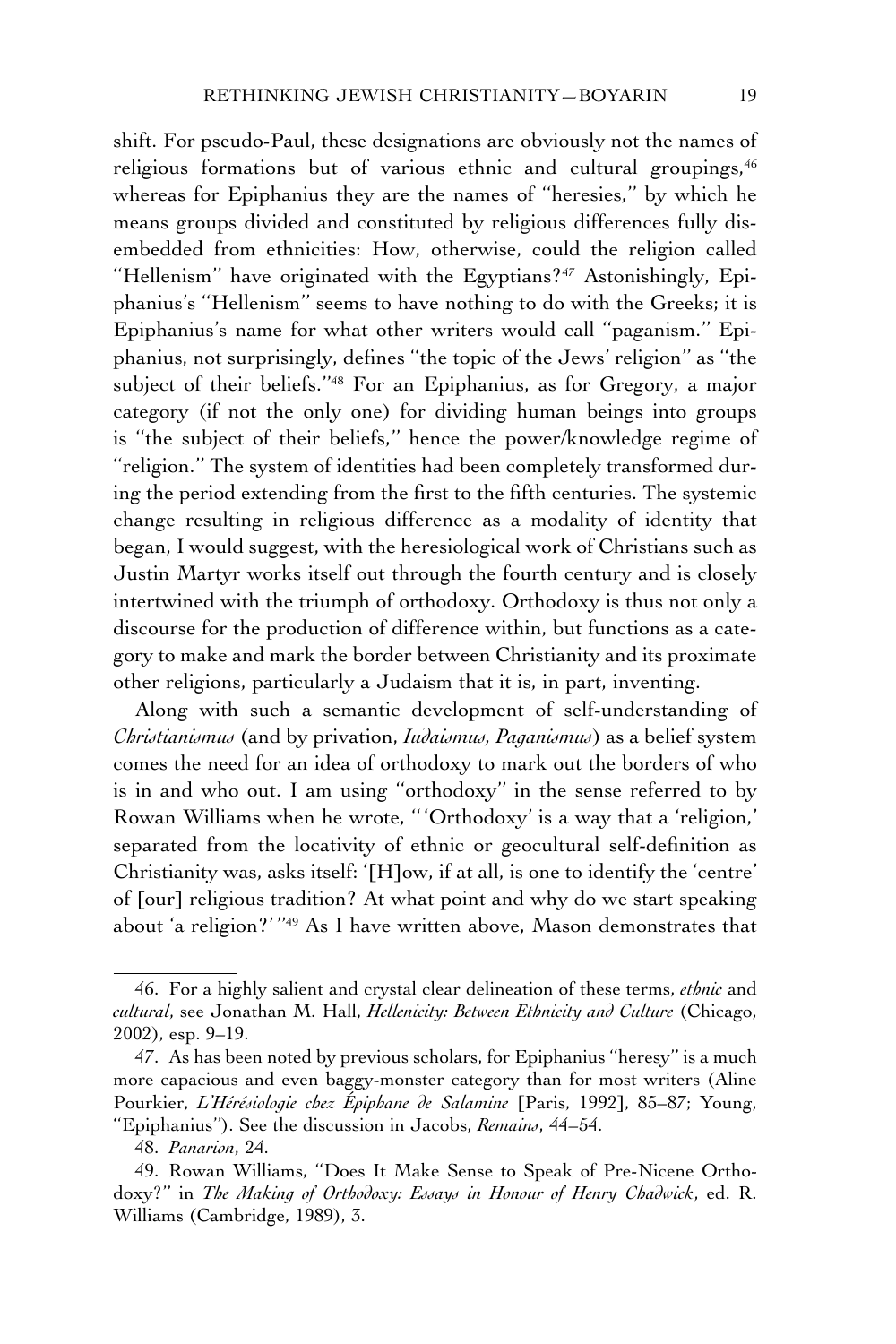for Christian writers of the third century, *Ioudaismos/Iudaismus* refers to a belief system (and especially a frozen and dead one). This is often interpreted by Mason in general as part and parcel of the rhetoric of supersession, of God's abandonment of the Jews.<sup>50</sup> However, in at least one place, he himself has given us the clues toward a much richer explanation of this usage. To recite briefly: ''Rather than admitting the definitive status of the established forms and responding defensively, they began to project the hybrid form of *Christanismus* on the other groups to facilitate polemical contrast (σνκρισις). The most important group for Christian selfdefinition had always been the *Ioudaioi*, and so they were the groups most conspicuously reduced to such treatment, which generated a static and systemic abstraction called *'Ιουδαϊσμός/Ιuдaismus*.''<sup>51</sup>

The production of the new category of ''religions'' does not imply that many elements of what would form religions did not exist before this time but rather that the particular aggregation of verbal and other practices that would be named now as constituting a religion only came into being as a discrete category as Christianization itself.52 Important contributors to the invention of religion would seem to be philosophical schools, collegia, mystery cults, which when combined with the notional concept of exclusive identity (by which I mean belonging/not belonging) added up to the beginnings of orthodoxy, declarations of correct-opinion (orthodoxa) as being definitive of who's in and who's out of the group. ''Religion," as pointed out recently by Denis Guénon, "is constituted as the difference between religions.''53 Christianity, in constituting itself as a religion, needed religious difference—Judaism—to be its Other, the religion that is false. This development of the notion of orthodoxy (not the content of orthodoxy) had a great impact on the Jews as well. Again, as Schwartz has astutely noted, the invention of religion ''had a direct impact on the Jewish culture of Late Antiquity because the Jewish communities *appropriated* much from the Christian societies around them.''54

I have argued at length in *Border Lines* that there was an at least incipient form of such orthodoxy developing among the rabbis of the late sec-

<sup>50.</sup> See, e.g., Mason, ''Jews,'' 504.

<sup>51.</sup> Ibid., 476.

<sup>52.</sup> For a similar argument with respect to the emergence of sexuality as such a discrete category, see David M. Halperin, ''How to Do the History of Male Homosexuality,'' *GLQ: A Journal of Lesbian and Gay Studies* 6.1 (2000): 87–123. This must be distinguished, however, from the concept of precursor.

<sup>53.</sup> Denis Guénoun, *Hypothèses sur l'Europe: Un essai de philosophie* (Belfort, 2000), 117.

<sup>54.</sup> Schwartz, *Imperialism*, 179.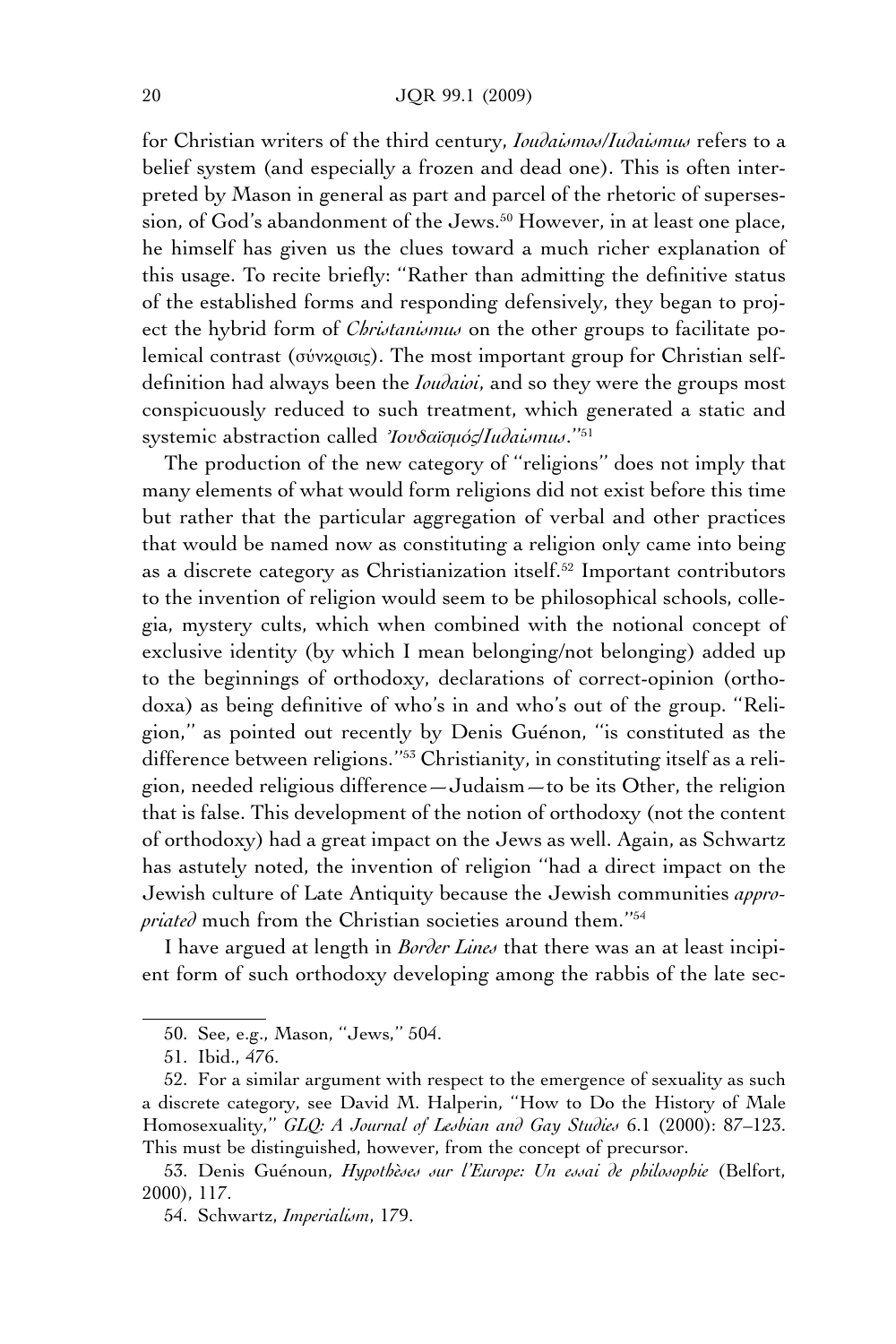ond and third centuries in Palestine as well.<sup>55</sup> In the finally hegemonic formulation of rabbinic Judaism in the Babylonian Talmud, however, the rabbis rejected this option, proposing instead the distinct ecclesiological principle: ''An Israelite, even if he [*sic*] sins, remains an Israelite [one remains a part of a Jewish or Israelite people whether or not one adheres to the Torah, subscribes to its major precepts, or affiliates with the community].'' Whatever its original meaning, this sentence was understood throughout classical rabbinic Judaism as indicating that one cannot cease to be a Jew even via apostasy,<sup>56</sup> but remnants and relics of Judaism as a religion remain dormant (at least) within the culture as a whole and can be (and are) activated at various times as well. It is only owing to this historical development that we speak, for instance, of the ''non-Jewish Jew.'' This thesis should not in any way, shape, or form be construed as a claim for greater tolerance of diversity among Jews than Christians.<sup>57</sup>

Hegemonic Christian discourse thus produced Judaism and Paganism (such as that of Julian) as other religions precisely in order to cordon off Christianity in a purification and crystallization of its essence as a bounded entity. Julian cleverly reverses this procedure and turns it against Christianity. In at least one reading of Julian's ''Against the Galileans,'' the point of that work is to *reinstate* a binary opposition between Greek and Jew, Hellenism and Judaism, by inscribing Christianity as a hybrid. Eusebius's claim that the one who leaves Hellenism does not land in Judaism and the reverse now constitutes an argument that Christianity is a monstrous hybrid, a mooncalf:

For if any man should wish to examine into the truth concerning you, he will find that your impiety is compounded of the rashness of the Jews and the indifference and vulgarity of the Gentiles. for from both sides you have drawn what is by no means their best but their inferior teaching, and so have made for yourselves a border of wickedness.<sup>58</sup>

Julian further writes: ''It is worth while . . . to compare what is said about the divine among the Hellenes and Hebrews; and finally to enquire of

<sup>55.</sup> For some correctives in response to critics of the account given in the book, see appendix below.

<sup>56.</sup> For instance, a Jew who ''converts'' to another religion does not have to convert back but only repent his/her sins in order to be accepted in the community again.

<sup>57.</sup> As I think some of my critics have misconstrued me as saying or implying.

<sup>58.</sup> Julian, ''Against the Galileans,'' pp. 313–433 in *The Works of the Emperor Julian*, trans. W. C. F. Wright, (London,, 1913), 389.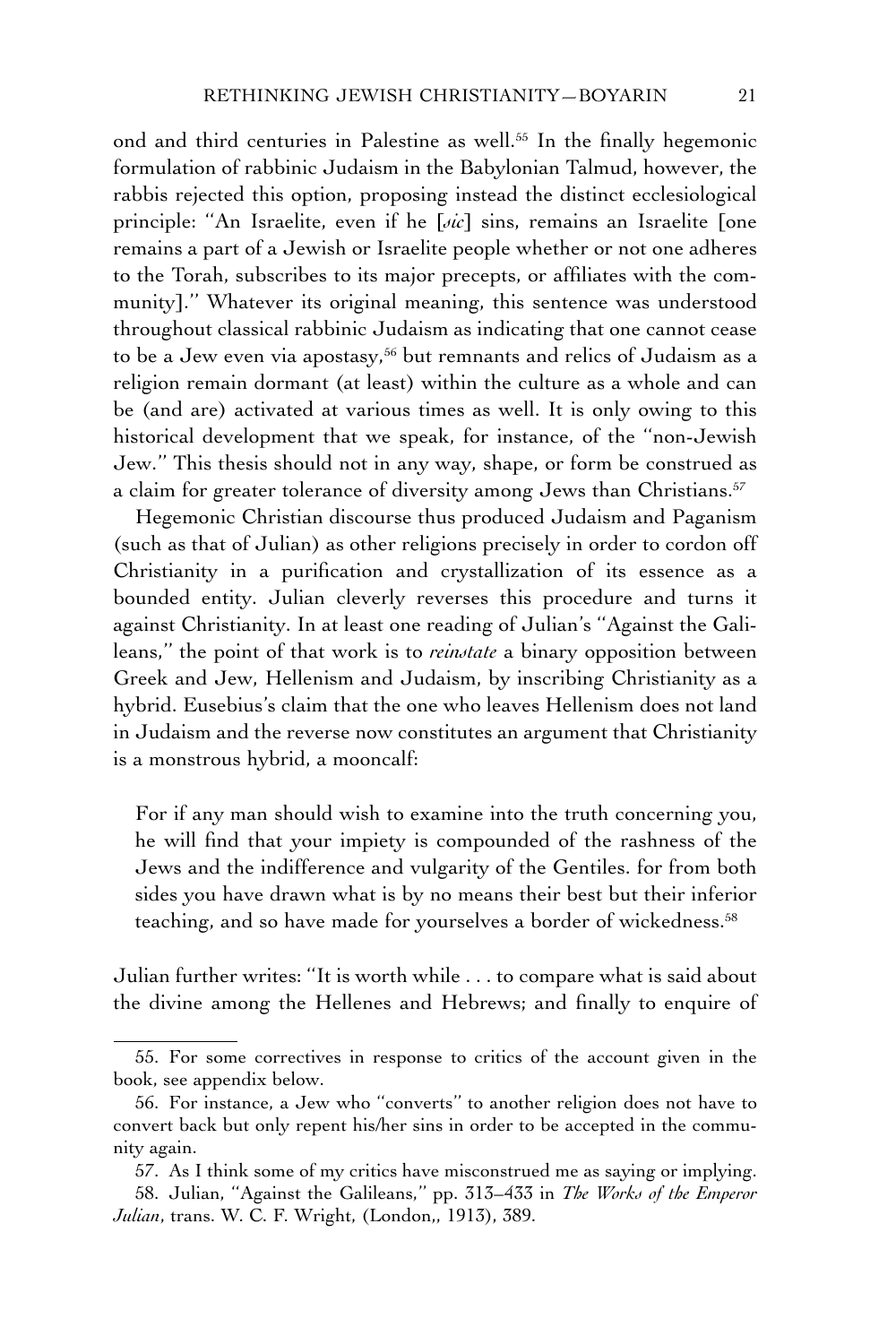those who are neither Hellenes nor Jews, but belong to the sect of the Galileans.''59 Julian, as dedicated as any Christian orthodox writer to policing borderlines, bitterly reproaches the ''Galileans'' for contending that they are Israelites and argues that they are no such thing, neither Jews nor Greeks but impure hybrids.<sup>60</sup> Here Julian sounds very much like Jerome when the latter declares that those who think they are both Jews and Christians are neither, or Epiphanius when he refers to the Ebionites as ''nothing.'' This would make Julian's project structurally identical to the projects of the Christian heresiologists who, at about the same time, were rendering Christianity and Judaism in their ''orthodox'' forms the pure terms of a binary opposition with the ''Judaizing'' Christians, the hybrids who must be excluded from the semiotic system, being "monsters." I suggest, then, a deeper explanation of Julian's insistence that you cannot mix Hellenism with Christianity. It is not only that Hellenism and Christianity are separate religions that, by definition, cannot be mixed with each other, but even more that Christianity is always already (if you will) an admixture, a syncretism. Julian wants to reinstate the binary of Jew and Greek. He provides, therefore, another instance of the discursive form that I am arguing for in the Christian texts of his time, a horror of supposed hybrids. To recapitulate, in Julian's very formation of *Hellenism*, as a religious difference, he mirrors the efforts of the orthodox churchmen. This is another instanciation of the point made above by Limberis.61 As he protects the borders between *Hellenism* and *Judaism* by excluding *Christianity* as a hybrid, Julian seems unwittingly to smuggle Christian ideas into his very attempt to outlaw Christianity.

There is a new moment in fifth-century Christian heresiological discourse. Where in previous times the general move was to name Christian heretics "Jews" (a motif that continues alongside the "new" one),<sup>62</sup> only

61. Wright points out that Julian has Christ-like figures in his own theology (''Against the Galileans,'' 315).

62. For a useful collection of such instances, see Paula Fredriksen, ''What 'Parting of the Ways': Jews, Gentiles, and the Ancient Mediterranean City,'' in *The Ways That Never Parted*, 38, n. 6. Tertullian calls Marcion a Jew!

<sup>59.</sup> Ibid., 319–21.

<sup>60.</sup> Ibid., 393–95. Fascinatingly, this perspective gives us another way of understanding Julian's intention to allow the temple in Jerusalem to be rebuilt. A large part of his polemic consists, as we have seen, of charges that Christians are nothing, since they have abandoned Hellenism but not become Jews, given that they do not follow the Torah. He imagines a Christian answering him that the Jews, too, do not sacrifice as they are enjoined (''Against the Galileans,'' 405–7). What better way to refute this Christian counter-claim and demonstrate that the only reason that Jews do not sacrifice is that they have no temple, than to help them rebuild their temple and reinstitute the sacrifices?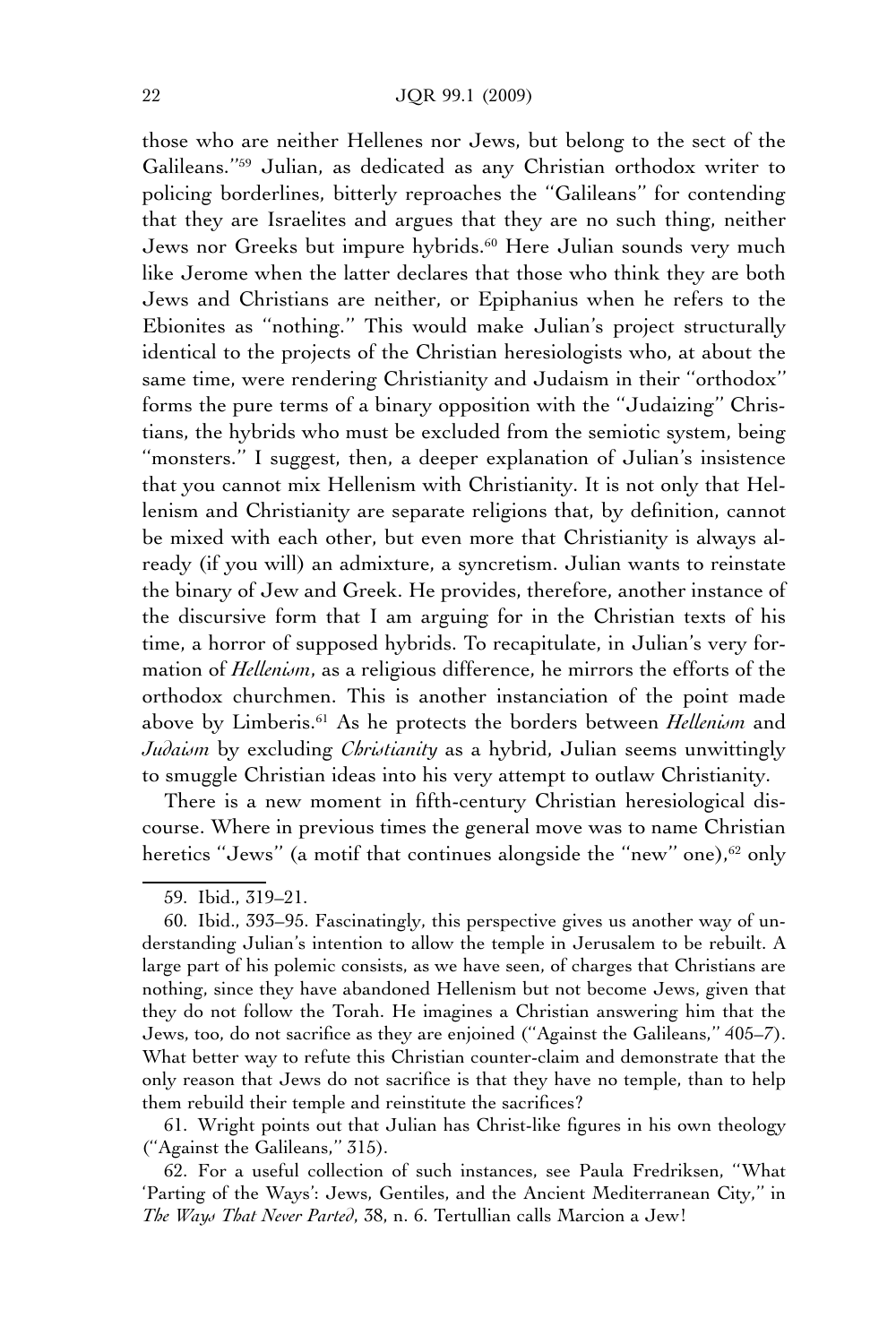at this time (notably in Epiphanius and Jerome) is distinguishing Judaizing heretics from orthodox Jews central to the Christian discursive project.63 As one piece of evidence for this claim, I would adduce an explosion of heresiological interest in the ''Jewish-Christian heresies'' of the Nazarenes and the Ebionites at this time. At the beginning of the nineteenth century, J. K. L. Gieseler already recognized that ''the brightest moment in the history of these two groups doubtless falls about the year 400 A.D., at which time we have the best accounts concerning them."<sup>64</sup> Given that, in fact, it seems unlikely that these sects truly flourished at this particular time,<sup>65</sup> we need to discover other ways of understanding this striking literary flowering. The Ebionites and Nazoreans, in my reading, function much as the mythical ''trickster'' figures of many religions, in that precisely by transgressing borders that the culture establishes, they reify those boundaries.<sup>66</sup> The discourse of the "Judaizing heretics" thus performs this very function of reinforcing the binaries.<sup>67</sup>

The purpose of Epiphanius's discourse on the Ebionites and Nazarenes is to participate in the imperial project of control of (in this case) Palestine by ''identifying and reifying the . . . religions.'' Epiphanius explicitly indicates that this is his purpose by writing of Ebion, the (imaginary) heresiarch-founder of the sect:

But since he is practically midway between all the sects, he is nothing. The words of scripture, 'I was almost in all evil, in the midst of the church and synagogue' [Prov 5.14], are fulfilled in him. For he is Samaritan, but rejects the name with disgust. And while professing to be

<sup>63.</sup> Justin's discussion of Jewish heresies is a different move from this, as analyzed in Daniel Boyarin, ''Justin Martyr Invents Judaism,'' *Church History* 70.3 (2001): 427–61.

<sup>64.</sup> Johann Karl Ludwig Gieseler, "Über die Nazaräer und Ebioniten," Ar*chive fu¨r alte und neue Kirchengeschichte* 4.2 (1819): 279, *apud* Glenn Alan Koch, ''A Critical Investigation of Epiphanius' Knowledge of the Ebionites: A Translation and Critical Discussion of *Panarion* 30'' (Ph.D. diss., University of Pennsylvania, 1976), 10.

<sup>65.</sup> Günter Stemberger, *Jews and Christians in the Holy Land: Palestine in the Fourth Century* (Edinburgh, 1999), 80, writes: ''It seems that there were no significant Jewish-Christian communities left in Palestine itself, and the primary problem for the wider church was the attraction of Judaism for the members of Gentile Christianity.''

<sup>66.</sup> Nathaniel Deutsch, *Guardians of the Gate: Angelic Vice Regency in Late Antiquity* (Leiden, 1999), 19.

<sup>67.</sup> For a related position, see Reed, ''Jewish Christianity,'' *The Ways That Never Parted*, 203.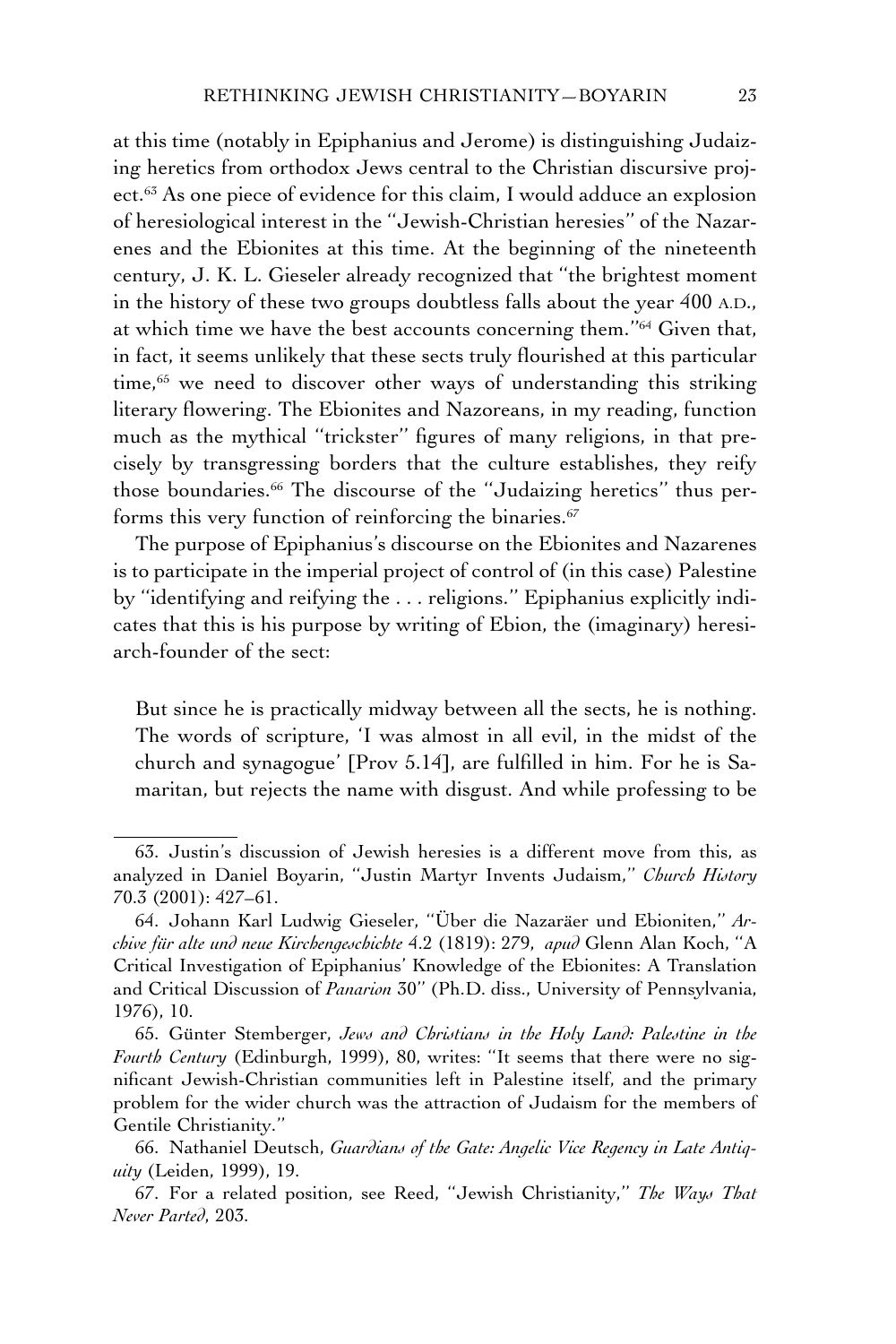a Jew, he is the opposite of Jews—though he does agree with them in part.<sup>68</sup>

In a rare moment of midrashic wit (which one hesitates to attribute to Epiphanius himself), the verse of Proverbs is read to mean that I was in all evil, because I was in the midst (between) the church and the synagogue. Epiphanius's declaration that the Ebionites ''are nothing,'' especially when put next to Jerome's famous declaration that the Nazarenes think that they are Christians and Jews, but in reality are neither, strongly recalls for me the insistence in the modern period that the people of southern Africa have no religion, not because they are not Christians, but because they are not pagans.<sup>69</sup> Suddenly it seems important to these two writers to assert a difference between Judaizing heretics and Jews. The ascription of existence to the ''hybrids'' assumes (and thus assures) the existence of nonhybrid, ''pure'' religions. Heresiology is not only, as it is usually figured, the insistence on some (or another) right doctrine but on a discourse of the pure as opposed to the hybrid, a discourse that then requires the hybrid as its opposite term. The discourse of race as analyzed by Homi Bhabha proves helpful: ''The exertions of the 'official knowledges' of colonialism—pseudo-scientific, typological, legal-administrative, eugenicist—are imbricated at the point of their production of meaning and power with the fantasy that dramatizes the impossible desire for a pure, undifferentiated origin.''70 We need only substitute ''heresiological" for "eugenicist" in this sentence to arrive at a major thesis of this article. If, on one level, as I have tried to express, orthodox Judaism is produced as the abject of Christian heresiology, and orthodox Christianity as the abject of Jewish heresiology, on yet another level, the ''heretics'' and the *minim* are discursively (and perhaps literally) the same folks: they constitute the impossible desire of which Bhabha speaks.

Jerome, Epiphanius's younger contemporary, is the other most prolific writer about "Jewish-Christians" in antiquity.<sup>71</sup> Jacobs reads Jerome's Hebrew knowledge as an important part of the ''colonialist'' project of the Theodosian age.72 I want to focus here on only one aspect of Jerome's

<sup>68.</sup> *Panarion*, 120.

<sup>69.</sup> David Chidester, *Savage Systems: Colonialism and Comparative Religion in Southern Africa* (Charlottesville, Va., 1996), 11–16.

<sup>70.</sup> Homi K. Bhabha, *The Location of Culture* (London, 1994), 71.

<sup>71.</sup> For a useful (if methodologically uncritical) summary of the material, see Ray A. Pritz, *Nazarene Jewish Christianity: From the End of the New Testament Period until Its Disappearance in the Fourth Century* (Jerusalem, 1992), 48–70.

<sup>72.</sup> Jacobs, *Remains of the Jews*, 59–60 (and see entire chapter).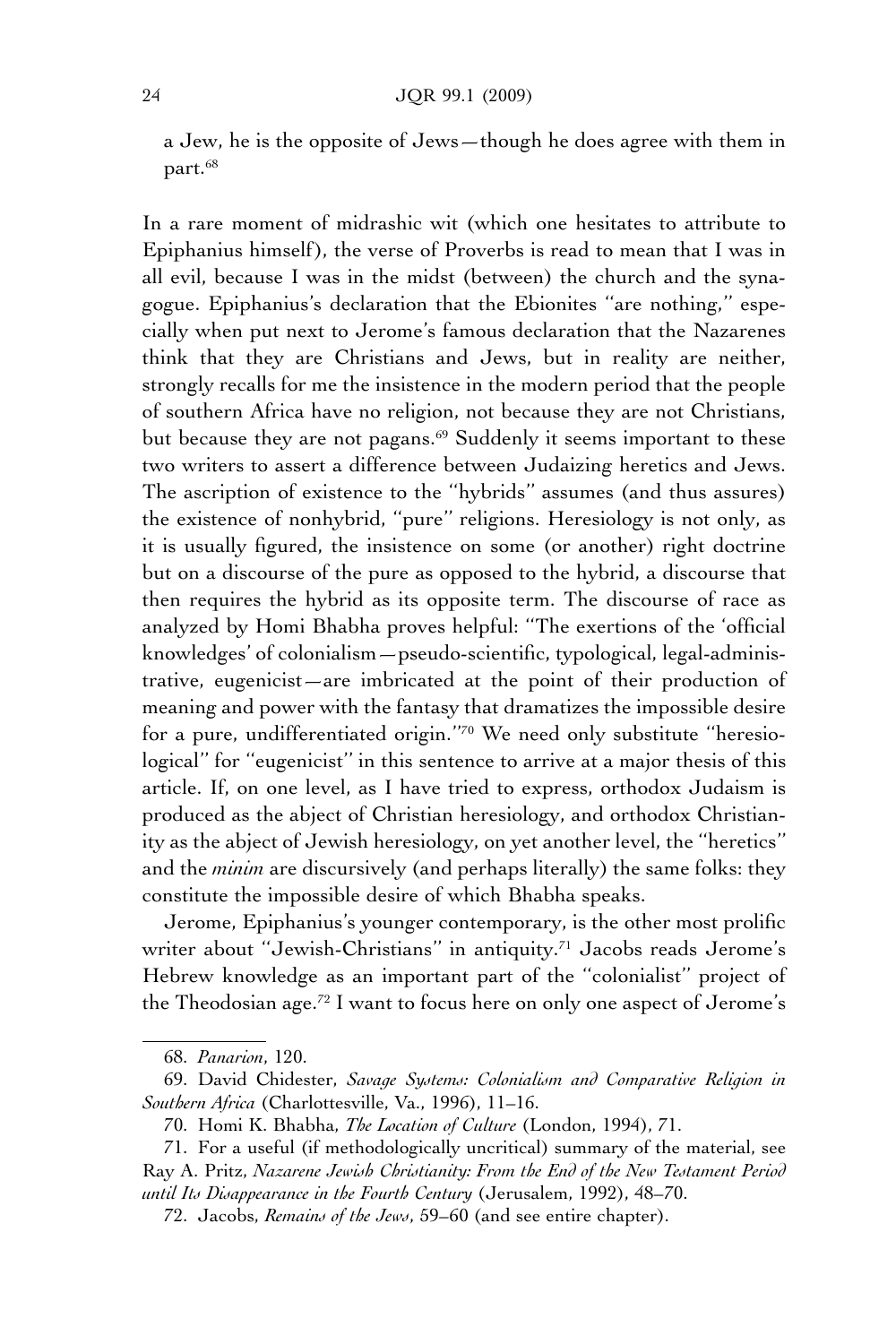discourse about Jews, his discussions of the ''Jewish-Christians.'' Hillel Newman has recently argued that Jerome's discourse about the Judaizers and Nazarenes is more or less constructed out of whole cloth.73 It thus sharply raises the question of motivation, for, as historian Marc Bloch notes, ''[T]o establish the fact of forgery is not enough. It is further necessary to discover its motivations . . . Above all, a fraud is, in its way, a piece of evidence.''74 I would suggest that Jerome, in general a much clearer thinker than Epiphanius, moves in the same direction but with greater lucidity. For him, it is absolutely unambiguous that rabbinic Judaism is *not* a Christian heresy but a separate religion. The *Mischlinge* thus explicitly mark out the space of illegitimacy, of no religion:

In our own day there exists a sect among the Jews throughout all the synagogues of the East, which is called the sect of the Minei, and is even now condemned by the Pharisees. The adherents to this sect are known commonly as Nazarenes; they believe in Christ the Son of God, born of the Virgin Mary; and they say that He who suffered under Pontius Pilate and rose again, is the same as the one in whom we believe. But while they desire to be both Jews and Christians, they are neither the one nor the other.75

This proclamation of Jerome's comes in the context of his discussion with Augustine about Galatians 2, in which Augustine, disallowing the notion that the apostles dissimulated when they kept Jewish practices, suggests that their ''Jewish-Christianity'' was legitimate. Jerome responds vigorously, understanding the ''danger'' of such notions to totalizing Imperial orthodoxy.76 What is new here is not, obviously, the condemnation of the ''Jewish-Christian'' heretics but that the Christian author condemns them, in addition, for not being Jews: He thus implicitly marks the existence and legitimacy of a ''true'' Jewish religion alongside Christianity,

75. usque hodie per totas orientis synagogas inter Iudaeos heresis est, quae dicitur Minaeorum, et a pharisaeis huc usque damnatur, quos uulgo Nazaraeos nuncupant, qui credunt in Christum, filium dei natum de Maria uirgine, et eum dicunt esse, qui sub Pontio Pilato et passus est et resurrexit, in quem et nos credimus, sed, dum uolunt et Iudaei esse et Christiani, nec Iudaei sunt nec Christiani. Jerome, *Correspondence*, ed. I. Hilberg, Corpus Scriptorum Ecclesiasticorum Latinorum 55 (Vienna, 1996), 381–82.

76. See the discussion in Jacobs, *Remains of the Jews*, 89–96 (esp. 93–94).

<sup>73.</sup> Hillel Newman, ''Jerome's Judaizers,'' *Journal of Early Christian Studies* 9.4 (2001).

<sup>74.</sup> Marc Bloch, *The Historian's Craft: Reflections on the Nature and Uses of History and the Techniques and Methods of Those Who Write It* (New York, 1953), 93.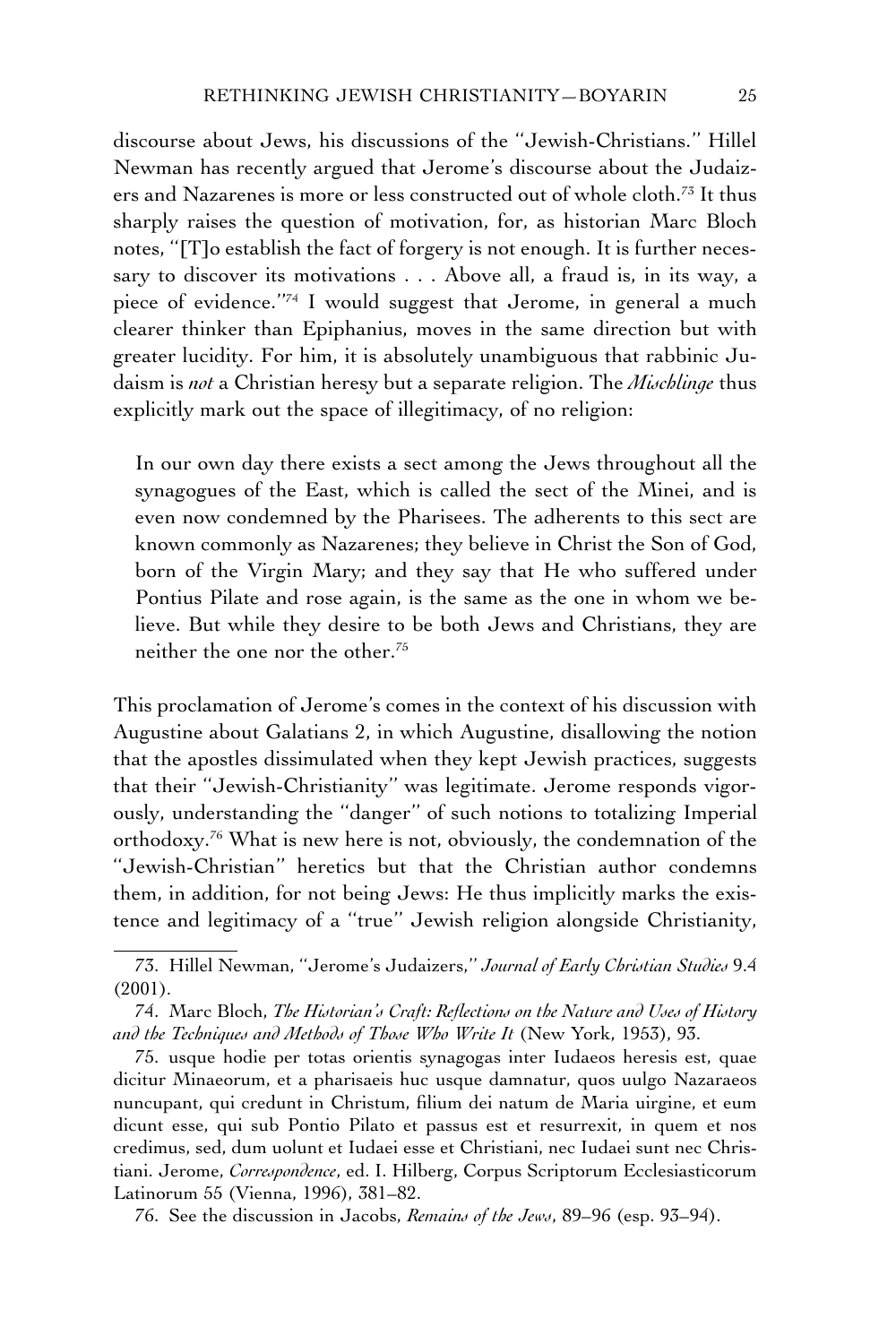as opposed to the falsities of the *Mischlinge*. This move parallels, then, Epiphanius's insistence that the Ebionites are ''nothing.'' Pushing Jacobs's interpretation a bit further, I would suggest that Jerome's insistence on translating from the Hebrew is both an instance of control of the Jew (Jacobs's point) and also the very marking out of the Jews as "absolute other" to Christianity. I think that it is not going too far to see here a reflection of a social and political process like that David Chidester remarks in an entirely different historical moment, ''The discovery of an indigenous religious system on southern African frontiers depended upon colonial conquest and domination. Once contained under colonial control, an indigenous population was found to have its own religious system.''77 Following out the logic of this statement suggests that there may have been a similar nexus between the containment of the Jews under the colonial eye of the Christian empire and the discovery/invention of Judaism as a religion. Looked at from the other direction, the assertion of the existence of a fully separate-from-Christianity ''orthodox'' Judaism functioned for Christian orthodoxy as a guarantee of the Christian's own bounded and coherent identity and thus furthered the project of imperial control, as marked out by Jacobs. The discursive processes in the situation of Christian empire are very different from the projects of mutual self-definition that I have elsewhere explored.<sup>78</sup> Jerome's famous statement just cited above that the Nazoreans are neither Jews nor Christians<sup>79</sup> is emblematic of the normative and prescriptive—not descriptive—nature of such categories, which of course, become descriptive insofar as the prescription is adhered to, no more or less.

This interpretation adds something to that of Jacobs, who writes that ''among the deviant figures of Christian discourse we often find the Jew, the 'proximate other' used to produce the hierarchical space between the Christian and the non-Christian.''80 I am suggesting that the heretic can also be read as a proximate Other, producing a hierarchical space between the Christian and the Jew. This point is at least partially anticipated by Jacobs himself when he writes that ''Jews exist as the paradigmatic 'to-be-known' in the overwhelming project of conceptualizing the 'all in all' of orthodoxy. This comes out most clearly in the [Epi-

<sup>77.</sup> Chidester, *Savage*, 19.

<sup>78.</sup> Boyarin, ''Justin Martyr Invents Judaism,'' *Church History* 70.3 (2001): 427–61.

<sup>79.</sup> Jerome, *Correspondence*, 381–82.

<sup>80.</sup> Jacobs, ''Imperial Construction,'' 30 (once again, this concise formulation doesn't exist in the published book).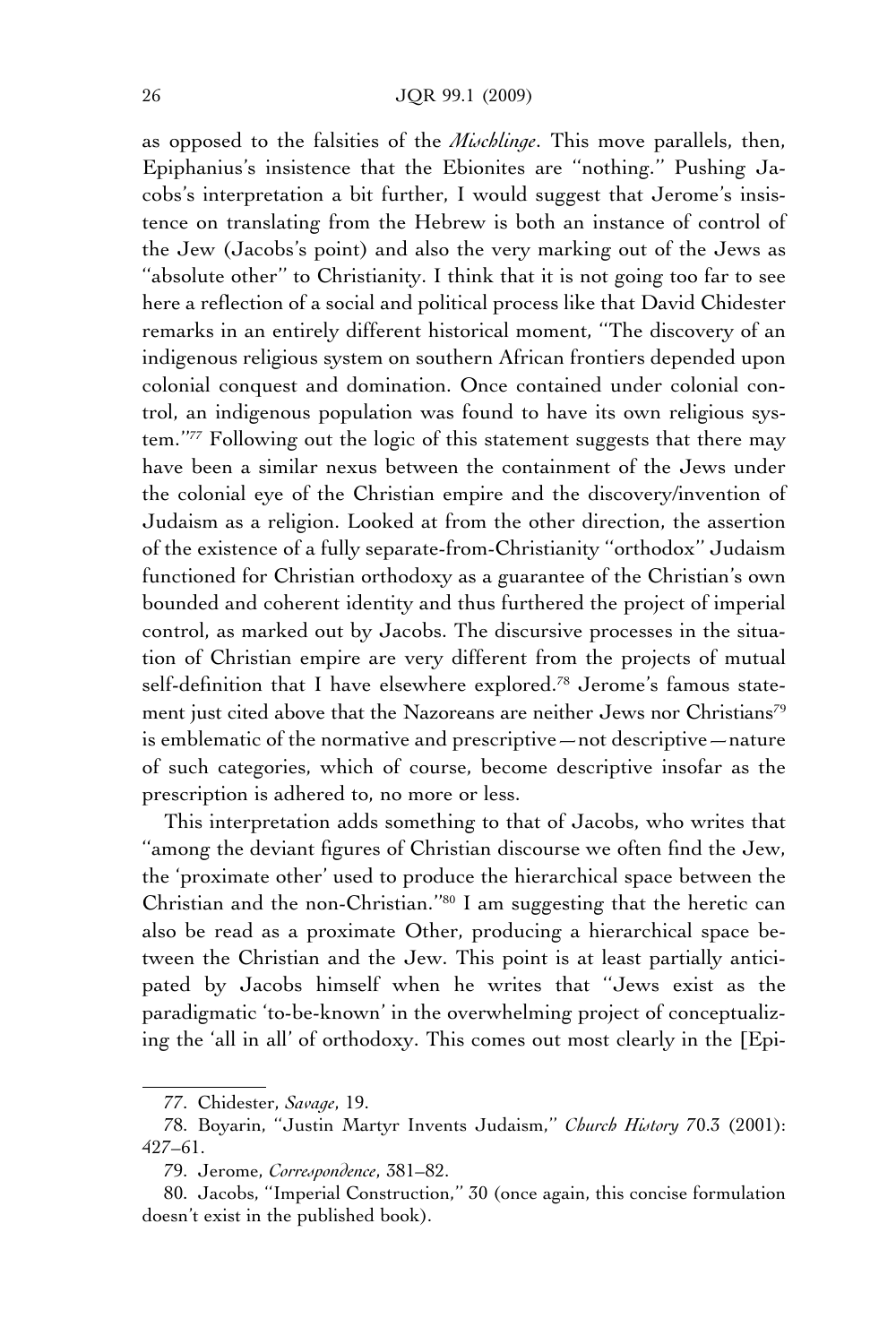phanian] accounts of 'Jewish-Christian' heresies.''81 One way of spinning this would be to see heresiology as central to the production of Judaism as the ''pure other'' of Christian orthodoxy, while the other way of interpreting it would be to see Judaism as essential to the production of orthodoxy over-against heresy. My point is that both of these moments in an oscillating analysis are equally important and valid. Seen in this light, the very notion of ''Jewish Christians'' (not by that name, of course but as ''Judaizing Christians'') is crucial in the formation of Christianity as the universal and imperial religion of the late Roman empire and, later on, of European Christendom as well.

## 3. ''JEWISH-CHRISTIANITY'' IS A TERM OF ART OF MODERN HERESIOLOGY

I begin this section with some reflections of Matt Jackson-McCabe from his programmatic essay at the beginning of *Jewish Christianity Reconsidered*:

The category has generally been construed by scholars, and mostly unreflectively so, as a subclass of Christianity. Two critical if typically unspoken assumptions undergird this notion of a Jewish *Christianity*. The first is that, even if the name itself had not yet been coined, a religion that can usefully be distinguished from Judaism as Christianity was in fact in existence immediately in the wake of Jesus' death, if not already within his own lifetime. The second is that those ancient groups who seem from our perspective to sit on the borderline between Judaism and Christianity are nonetheless better understood as examples of the latter. Serious questions have been raised regarding both of these assumptions in recent scholarship.82

Jackson-McCabe then correctly specifies that ''particularly important for the question of Jewish Christianity in all this has been the realization that much of what has traditionally been associated with Christianity in particular was actually characteristic of other first-century Jewish movements as well.''83 I would go further than this (and have), arguing that

<sup>81.</sup> Jacobs, *Remains of the Jews*, 46.

<sup>82.</sup> Matt Jackson-McCabe, ''What's in a Name?: The Problem of 'Jewish Christianity','' in *Jewish Christianity Reconsidered: Rethinking Ancient Groups and Texts*, ed. M. Jackson-McCabe (Minneapolis, Minn., 2007), 29.

<sup>83.</sup> Ibid., 29. Matt Jackson-McCabe has generously read a draft of this essay (after it was presented as a paper at the SBL in November of 2007) and states that I have misunderstood his intention, that he, indeed, substantially agrees with my argument here. Let my argument, then, be not against him (which it certainly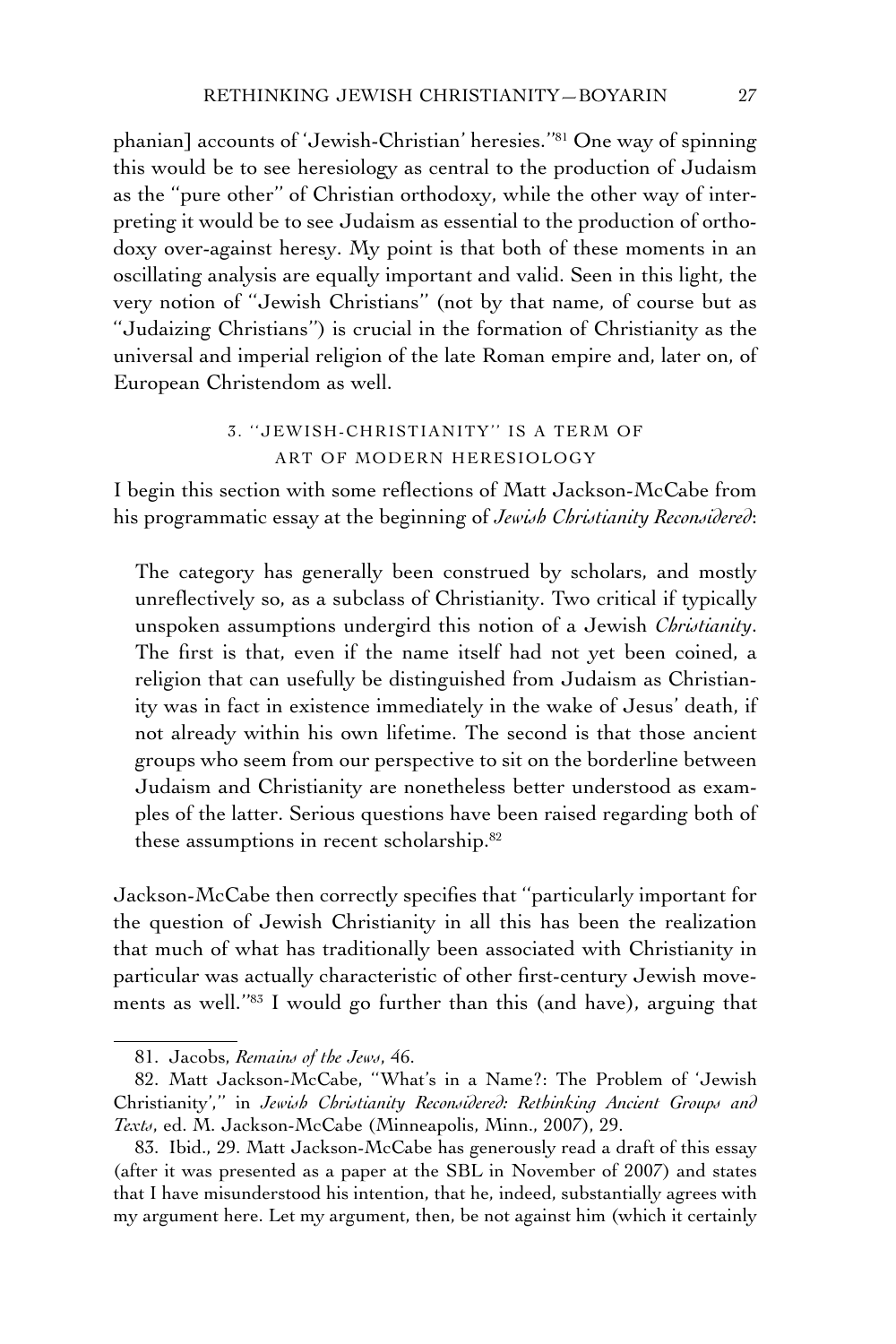everything that has traditionally been identified as Christianity in particular existed in some non-Jesus Jewish movements of the first century and later as well. I suggest, therefore, that there is no nontheological or nonanachronistic way at all to distinguish Christianity from Judaism until institutions are in place that make and enforce this distinction, and even then, we know precious little about what the nonelite and nonchattering classes were thinking or doing. In my work, I have tried to show that there is at least some reason to think that, in fact, vast numbers of people around the empire made no such firm distinctions at all until fairly late in the story. I want to make clear now that it is (almost) equally impossible to speak of Judaism nontheologically or in a nonbackshadowing way either until institutions are formed which can enforce this distinction and then with the same caveats. What does this approach do to the category of Jewish Christianity?

Jackson-McCabe rightly notes that there are scholars who have recently suggested abandoning the name ''Jewish Christianity'' and even ''Christian Judaism,'' substituting rather such alternative terms as a ''Jesus-movement'' or ''Jesus-believing Jews,'' ''Christ-believers,'' or "apostolic Judaism," but then cavils, "Whether employing the adjective 'Christian' or not, however, this new approach suffers from some of the same basic problems that have plagued the more traditional formulations. There is no more agreement among these scholars about the criteria that allow one to distinguish 'Christian (or Jesus-believing, etc.) Judaism' from 'Christianity,' or regarding the specific body of data relevant to the category, than there has been in the case of Jewish Christianity.'' If, however, we follow the intent of at least some of these scholars, me certainly included, this objection rather misses the point, which is precisely not to distinguish between these and other Christians but between these and other Jews; the only two categories, when divided by this criterion, are between Jews who believed in Jesus in some sense or another and Jews who did not. The entire question has been shifted entirely; it is no longer a dogmatic question of distinctions within Christianity between orthodox and heterodox, or even between different varieties of orthodoxy as Cardinal Daniélou would have it, but between different types of Jews, proselytes, and *theoseboumenoi*, and *gerim* (resident aliens, who were required to keep precisely the laws marked out in Acts for gentile followers of Jesus,

was not in any case) but against a misunderstanding that his formulation in that essay made possible for this reader and against the voices of those other scholars who do, indeed, object to abandoning the term ''Jewish Christianity.'' I am grateful to Prof. Jackson-McCabe for his generous intervention and our conversation.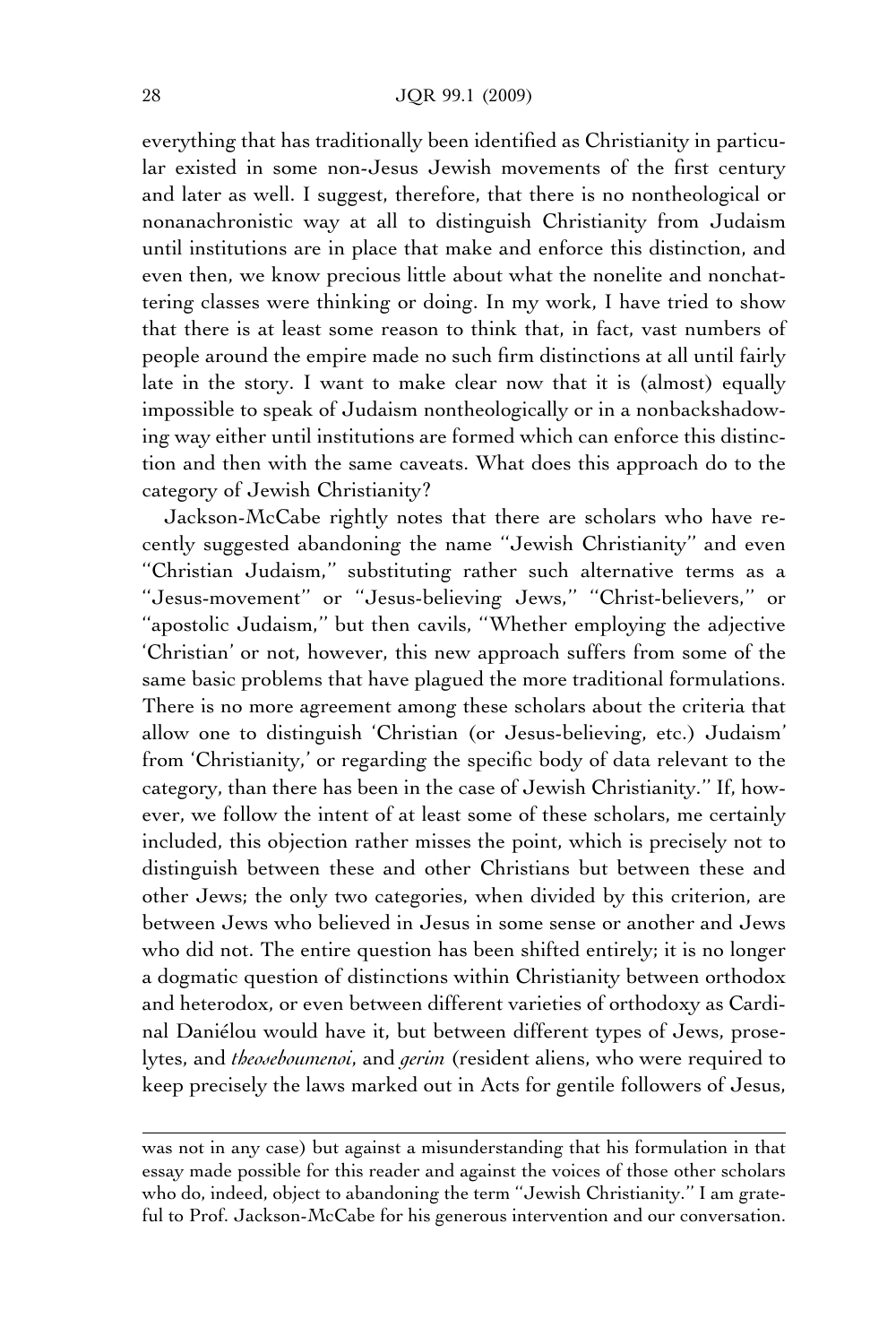as pointed out by Hill).<sup>84</sup> One relevant taxon for such descriptions is Jesus-belief but it is no longer clear that even this is the most interesting or perspicacious way of thinking about different Jewish groups. The whole enterprise is no longer ecclesiocentric and so the category of Jewish Christianity is completely evacuated of meaning. It is not enough to point out, as Jackson-McCabe is careful to do, that different scholars have different understandings of the new terminologies but rather one must mark that radical shift in perspective from the heresy model. Anything less is to continue to commit the theologically founded anachronism of seeing Jews (and thus Jewish Jesus folk also) as more or less ''Jewish'' insofar as they approach the religion of the rabbis (which was also much more heterogeneous than we had thought). Seen from this perspective, which may indeed be a jaundiced or otherwise distorted one, continuing to use the term and concept ''Jewish Christianity'' is simply to reject, explicitly or implicitly, the work of scholars who have rethought genealogies of Judaism and Christianity that render the term meaningless and to perpetuate—I would argue—ecclesiological and heresiological categories, relatively unquestioned for centuries because both Jews and Christians were comfortable with the social distinctions they enforced. In other words, I am suggesting that while the category of Jewish Christianity has shifted its meaning along with shifts in the understanding of the relation of Judaism to Christianity, a historical understanding that obviates the categories of Judaism and Christianity (for some purposes until the midsecond century and for others until the fourth) will certainly have no use whatever for the category of Jewish Christianity, implying, as it does, precisely what the revisionist historical account denies.

I am suggesting that the problem is not how to define Jewish Christianity, but why we should be using such a category at all? What work does it do? What work could it possibly do, other than to delineate Judaism from Christianity rhetorically or possibly to distinguish between Christians who insist that they are not Jews and Christians who make no such declarations? The choice of terminology has consequences. In his clear-thinking and commendable paper on the Jerusalem church, Craig Hill prefers to continue to use the term ''Jewish Christianity'' over ''Christian Judaism,'' arguing that ''in part, this is a retrospective judgment that takes into account the eventual split between the two religions.

<sup>84.</sup> Craig C. Hill, ''The Jerusalem Church,'' in *Jewish Christianity Reconsidered*, 50. For a convincing argument that *Ioudaismos* even in a third-century ''Jewish'' inscription means having adhered to the ways of the Jews or converted and not an abstract system such that we would refer to it as ''Judaism,'' see Mason, ''Jews,'' 476–77.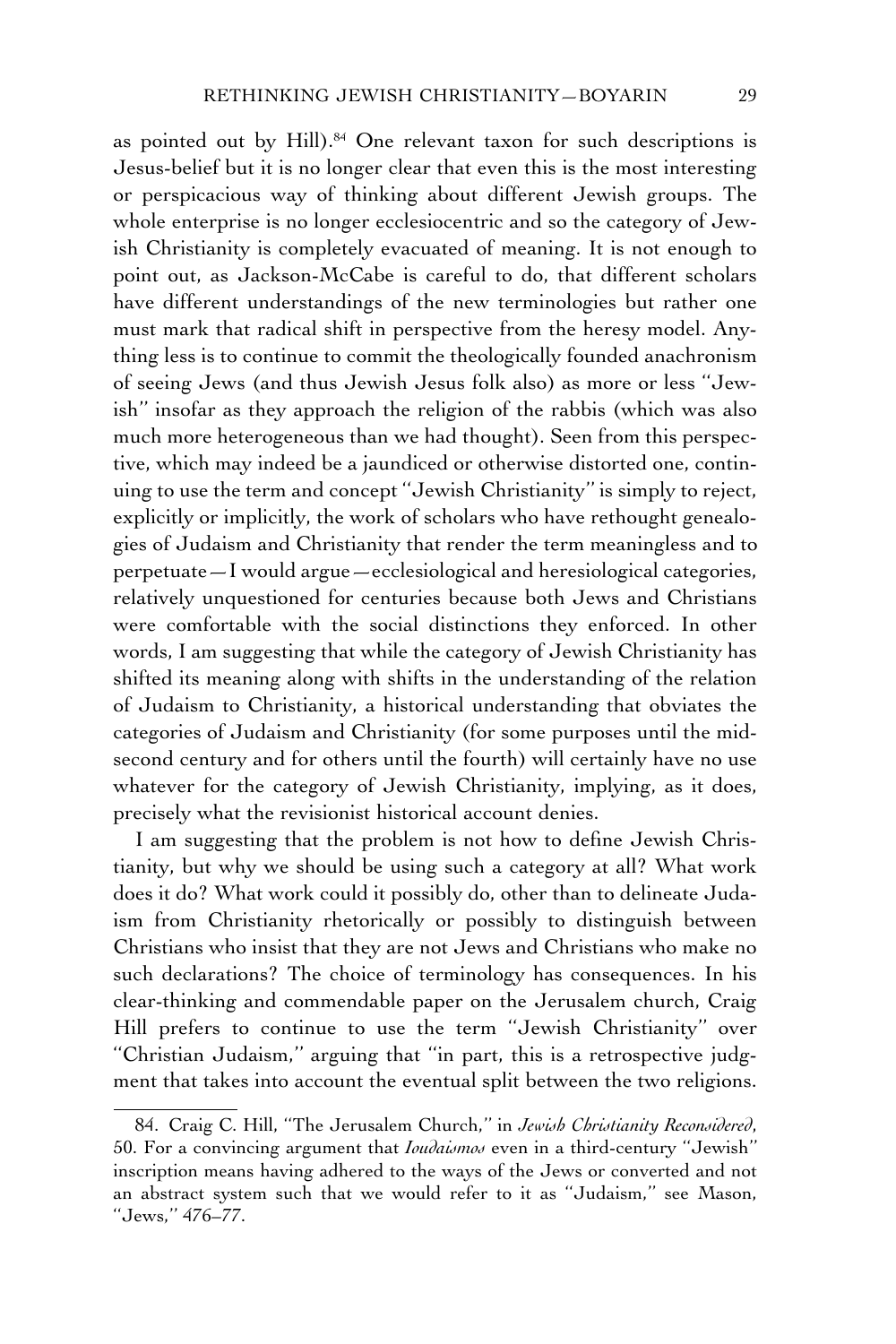Just as important, it factors in the existence of Gentile Christianity, whose legitimacy was formally recognized by the Jerusalem church. (Gentile Christians were not considered Jews, so 'Judaism' is not the overarching category.)''85 There seem to me here a few undertheorized category assumptions that are problematic from my point of view, namely, (1) the assumption that the precipitate of whatever split there can be imagined between Judaism and Christianity was between two religions and (2) that there was a religion called Judaism to which those who were not Jews did not belong. These two assumptions result precisely from the ''retrospective judgment'' to which Hill admits that he is committed, according to which (but again from an admitted Christian perspective) there end up being two religions, one called Christianity and one called Judaism. However, as I have argued at length (in an argument that I would think needs at least to be refuted before we can go on with business as usual), the lack of an appellation for Christianity before at least the invention of the term in Antioch in the early second century, and even after that in most of the world until much later, is not a mere gap in the lexicon but an essential cultural fact. It is, moreover, no coincidence that the first uses of the term *Ioudaismos* to mean a religious phenomenon in any sense of the word also stem from Antioch and refer to believers in Jesus who don't believe rightly, according to Ignatius. Speaking historically, then, Judaism is the name of a group of Christians, anathematized from the very beginning of the name by gentiles trying to establish their legitimacy and the exclusive legitimacy of their antidocetic theologies and anti–Torah-based practices. What can Jewish Christianity mean? As interesting as Hill's essay is, his assumptions lead him to the false (from my point of view) assumption that there is a separate religion that can be called Christianity even before Paul comes on the scene, *a fortiori* afterward.<sup>86</sup> Assumptions that lead good scholars to such conclusions need to be examined from the ground up.

All this, I should emphasize once again, is not to impugn the scholarship of Craig Hill—but to suggest an entirely different way of framing and thinking about that excellent scholarship itself. Let me put the question differently: Even assuming for a moment that Hurtado is right—and Hill follows him—that worship of a figure like Jesus is absolutely unique within Judaism to the groups who worshipped Jesus, on what grounds could we consider this a new or different species of the genus religions? The rabbis introduced innovations no less dramatic vis-à-vis earlier Israe-

<sup>85.</sup> Hill, ''The Jerusalem Church,'' 41.

<sup>86.</sup> Ibid., 55.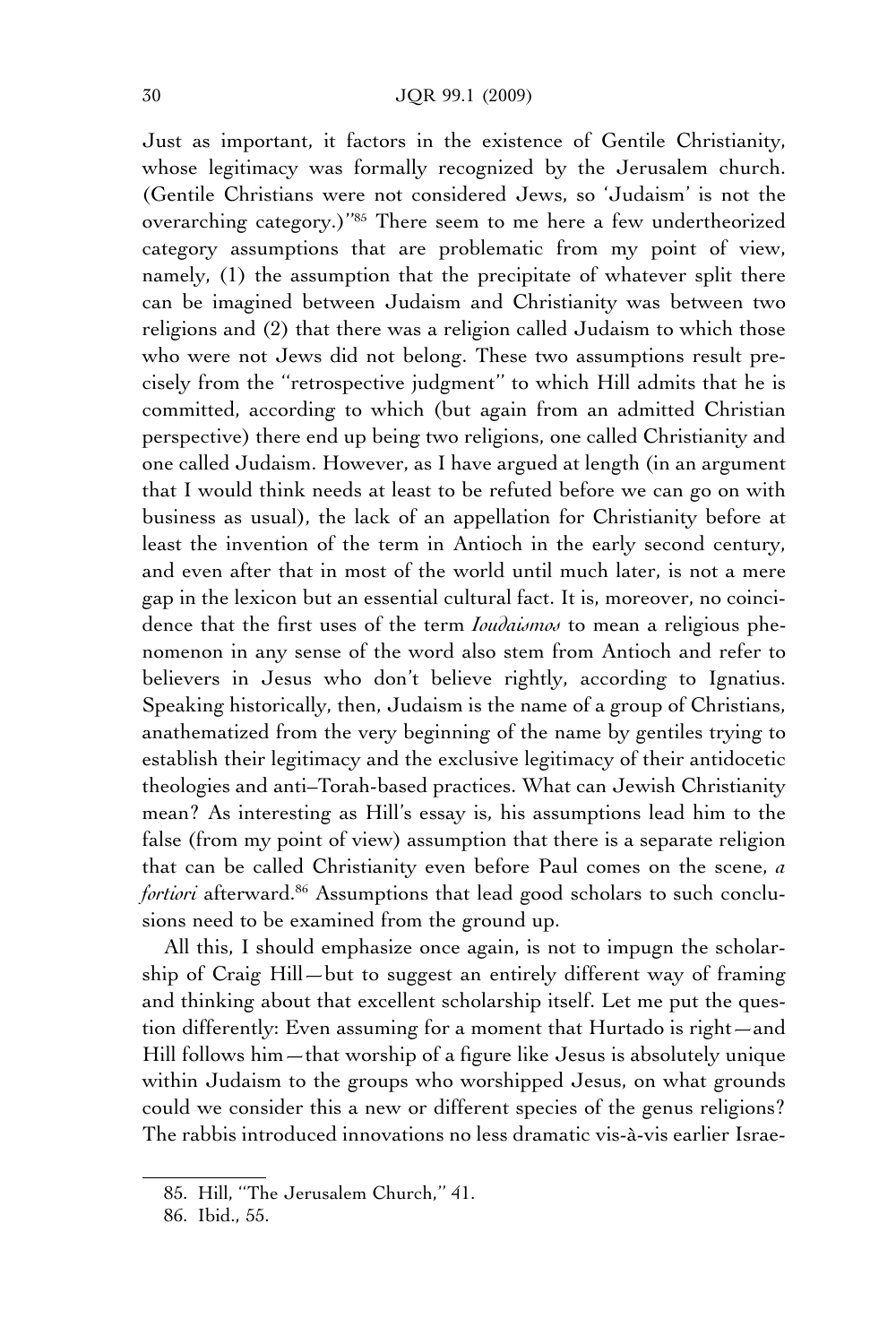lite, and even Jewish (by which I mean belonging to Yehud), religious practices but no one is tempted to call them a different ''religion.'' Even supposing that it is unique, why should worship of Jesus, constitute a different religion? And further, why should it constitute one even prior to the actual existence of the practice, such that we would know that the practitioners were entering into the category of Christians when they embarked on such practice? Is there a Platonic Idea of Christianity hovering somewhere in the ontosphere?

The volume edited by Skarsaune and Hvalvik starts out seemingly with a much more radical change in perspective, with its title, ''Jewish Believers in Jesus,''87 which would seem, at least at first glance, as an attempt to displace the category of Jewish Christianity. After a fairly elaborate opening statement, in which the editors make clear that they are not talking about a category of Christianity but a category of Christians, that is, believers in Jesus (whatever their Christian practice and belief) who are of Jewish ethnic background, they nevertheless retain the term ''Jewish Christian'' to mean those of that group who ''maintain a Jewish way of life.'' But, then, somewhat confusingly Skarsaune writes, as well, ''we will use the adjective 'Jewish Christian' as applying to all categories of Jewish believers.''88 In any case, whatever the terminology, the emphasis is firmly on the ethnicity of the believers in question and not the form of their Christianity. This, it is suggested and supported, is in line with ancient usages as well. Here the problems (as admitted) begin. Skarsaune asks why the category defined by ethnicity should be of theological significance and answers that this is because the so-called Jewish leadership defined Christians who were Jews as apostates but not gentile Christians, and ''seen from this perspective, the question of ethnicity was a question of the utmost theological significance.''89 But there are several problems with this statement: First of all, this would render it a question of Jewish theology, not Christian theology, assuming, of course as the editors do, that these can be distinguished at the time. Second, there is no definition of what ''Jewish leadership'' is being talked about, nor when, nor where: rabbis in third-century Palestine, in sixth-century Babylonia, Pharisees of the first century, James the Just, Josephus? Finally, Jewish ''believers''—oh what a theologically loaded term that is when unqualified and means believers in Christ; clearly ''ordinary'' Jews are not believers—in

<sup>87.</sup> Oskar Skarsaune and Reidar Hvalvik, eds., *Jewish Believers in Jesus: The Early Centuries* (Peabody, Mass., 2007).

<sup>88.</sup> Ibid., 5.

<sup>89.</sup> Ibid., 7.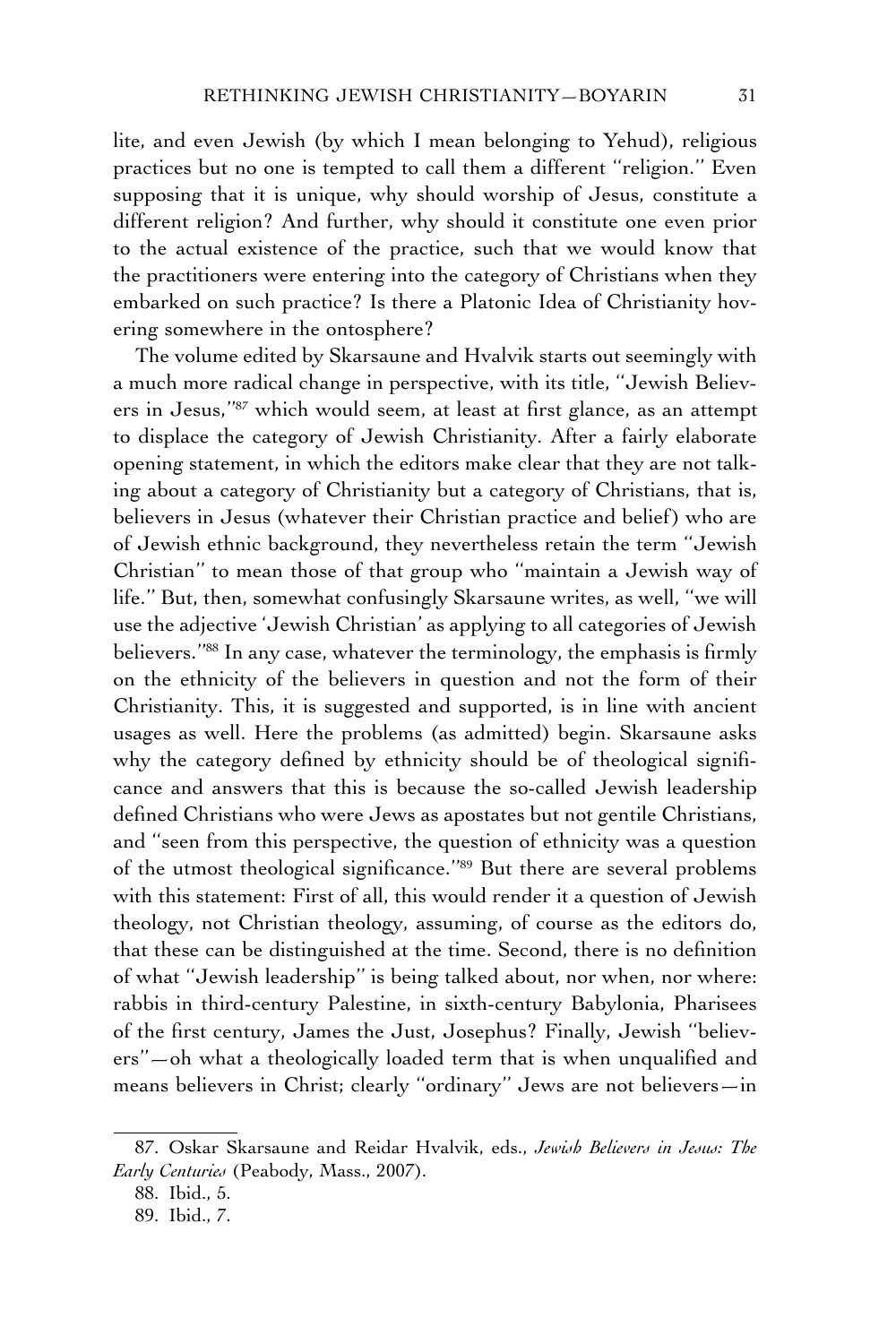Jesus were not called apostates to the best of my knowledge but *minim*, which means something like heretics or sectarians, i.e., adherents of a deviant form of Judaism and not non-Jews. For the earlier rabbis, socalled gentile Christians seem to be simply gentiles (to the extent that they were aware of such a phenomenon at all) and for later Babylonian rabbis, *minim*, as well. Thus, while I do agree with the point that having Jewish ethnicity made a difference in early Christianity, including of the Pauline variety (but who knows until when?), it remains a major methodological error to define the difference it made in terms of the ideological pronouncements of the leaders of certain groups within both Christian and non-Christian Judaism. Inter alia, it involves the same kind of anachronistic reification of categories that we have seen above. As Skarsaune writes, ''The bottom line regarding Jewish identity, then, is that people who considered themselves Jewish and were considered to be Jewish by the Jewish community were Jewish.''90 This passage itself can be read in two ways: either that Jews are those who are recognized as such by a Jewish community as ethnic Jews and thus subject to apostasy, or, Jews are those who are recognized by a Jewish community as having remained within the community. The first definition is less problematical than the second for obvious reasons. It has the virtue, at least, of less obviously importing and imposing normative categories. However, given that non-Christian Jews rarely (at best) called themselves *Ioudaioi*, and that Christian Jews seemed to have used the term for someone other than themselves, and that at least some non-Jewish Christians used it to mean heretical Christians and others simply to mean those people whom we're likely today to call Jews, we're in trouble here too.

To his credit, Skarsaune clearly recognizes that ''normative definitions of clear-cut religious boundaries established by religious leaders among Jews and Christians'' by which Jews cannot be Christians and Christians cannot be Jews, should not be accepted by historical scholarship.<sup>91</sup> At the same time, however, his view remains the view from ''orthodox Christianity,'' such that he can write that some Jews became ''ordinary''—his scare quotes—Christians, assuming a norm in which gentile Christians are predominant. Where and when would that have been? Not, of course, that I am doubting that there were such places, at least from the middle of the second century, but I am insisting that the question of the ''ordinariness'' of any given type of Christian is either a historically specific time-

<sup>90.</sup> Ibid., 13.

<sup>91.</sup> Ibid., 14.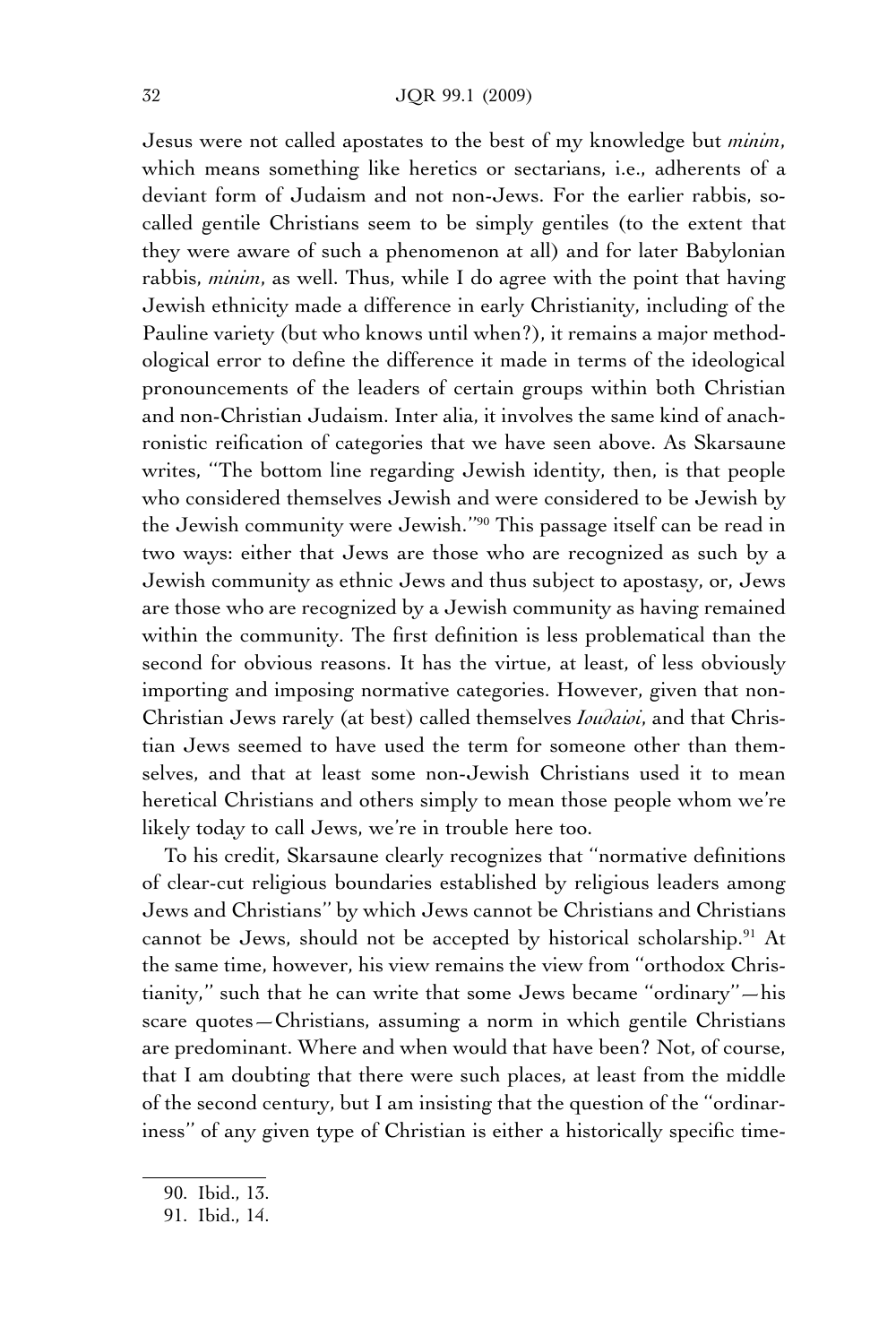and-space bound question, or a purely normative one: ''ordinary'' being a politer substitute for orthodox.

The bottom line is that there seems to me to be only one valuable distinction to be made here, based, as shown by Skarsaune in his introductory chapter, on ancient sources, and that is between Christians who had come from the Jewish world (self-identified as Jews = ek twn Iou*daiwn*) and those who came from the gentiles (*ek twn ethnwn*). Studying the history of the radical innovation of gentile Christianity (not ''normal'' Christianity with or without scare quotes), the history of interaction between Christians and Christian groups around this ethnic difference, and the ultimate religious effects of this interaction in the constitution of the so-called orthodox church, seems to me a most worthy scholarly project, not entirely unlike the project of Cardinal Daniélou. A second most worthy project involves the evidence for followers of Jesus who continued to observe the Torah or newly came to observe the Torah and the different varieties of such Christians at different times as well as of those Christians who abandoned the Law, even the minimal requirements imposed, as it were, by the gentile Christian author of Acts on his fellow gentiles, not entirely unlike the project of Schoeps. Neither of these projects is served in any way by what I hope to have shown is the *heresiological* term, ''Jewish Christianity.''92

### APPENDIX: BORDER CORRECTION

In *Border Lines* I argued that the Mishnah shows evidence of the development of an ''orthodoxy,'' that is a development of a notion of a Judaism as an ''orthodoxy.'' I suggested, moreover, that this was plausibly explained as a response to the Christian developments. This is an argument from *Border Lines* that has been sharply criticized for very good reasons, and it needs correction as I see now.<sup>93</sup> In this appendix, I will summarily modify what seem to me now erroneous aspects of that thesis but try to show that a variation of it can improve its acceptability and that the larger

<sup>92.</sup> Cf. Reed, ''Jewish Christianity,''190–91, n. 5, with whom I quite definitely disagree on this one point. Hardly, in my view, a provocation to scholars (or believers) to examine their givens with respect the so-called Judaism and Christianity, I find as I hope to have shown that the term ''Jewish Christian'' supports such givens. That said, I agree with most of the rest of Reed's arguments, per se. If I read rightly, David Frankfurter, ''Beyond 'Jewish Christianity':Continuing Religious Sub-Cultures of the Second and Third Centuries and Their Documents,'' in *The Ways That Never Parted,* 131–43, would tend to support my argument from several points of view.

<sup>93.</sup> Burrus et al., ''Boyarin's Work''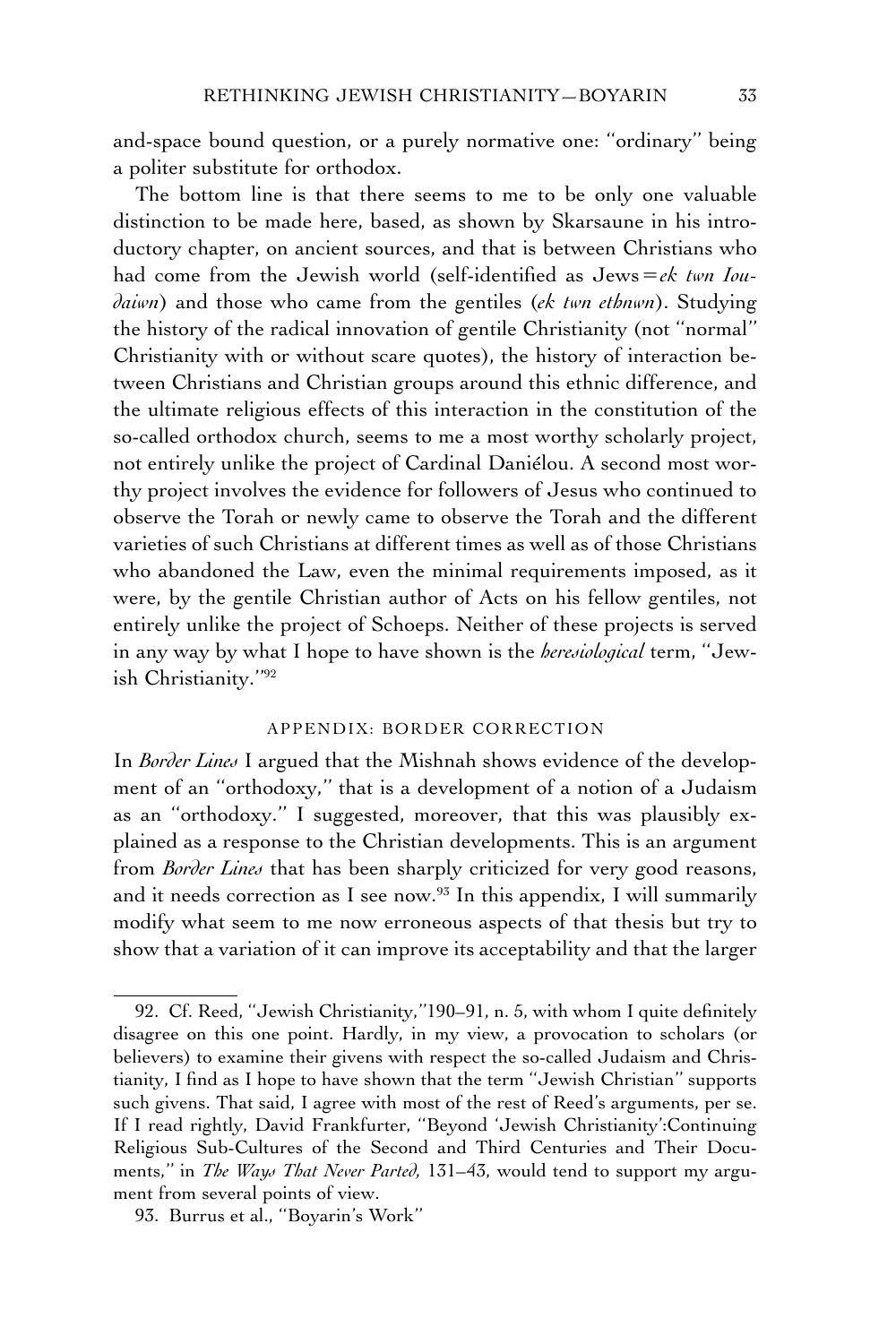claims of the book are thus strengthened. The evidence for the development of a virtual orthodoxy as definitional for Judaism, that is, the representation of Judaism as a religion in the Mishnah, stands up in my view, and I will not rehearse it here. While continuing to reject Le Boulluec's theory that the notion of heresy developed in Christian circles owing to the impact of the rabbinic concepts and institutions, $94$  based, as it is, on antiquated conceptions of the antiquity of such rabbinic developments), I would now repudiate my own contrary notion that this nascent orthodoxy develops in the Mishnah owing to Christian impact.<sup>95</sup> For one thing, as pointed out correctly by my critics, the two are way too close in time (and Christianity still so insignificant in terms of power) for it to have directly impacted the early rabbis.<sup>96</sup> I would suggest now rather that we see in both such scholastic Christian writers as Justin and in the equally scholastic producers of the Mishnah the impact of the philosophical schools and their own developing notions of orthodoxy and authority, as well as the coming together of other cultural discourses into the aggregate discourse of orthodoxy.97 The shift in the meaning of *haeresis* from the

96. See on this point Amram D. Tropper, ''*Tractate Avot* and Early Christian Succession Lists,'' in *The Ways That Never Parted,* 179, citing the, as usual, insightful J. Z. Smith that in comparative analysis ''the question is not 'which is first?; but why both, at more or less the same time?'" (Jonathan Z. Smith, *Drudgery Divine: On the Comparison of Early Christianities and the Religions of Late Antiquity* [Chicago, 1990], 114). I must insist, however, that my abortive notion that the rabbis got the idea of orthodoxy in response to Christianity (see comment in Tropper, ''Succession Lists,'' 178, n. 56) was never intended, nor should it be read, as a disparagement of Christianity (as Joel Marcus most starkly represented it: the Christians developed a disease, the Jews caught it for a while, then shook it off). ''Orthodoxy'' is to be taken as neutral a term as ''church'' or "bishop" or "Jewish people," no more, no less and not the name for an intrinsically evil institution. Similarly, I don't think that characterizing Christianity as not embedded in the same way as Jewishness in specific cultural identification is *necessarily* an enhancement of the former over the latter, *pace* Buell, *Why This New Race*, 61, although I'll grant it frequently (perhaps most frequently) is. My own *A Radical Jew: Paul and the Politics of Identity* (Berkeley, Calif., 1994) was explicitly intended as a disruption of the idea that universalism is *eo ipso* superior to socalled particularlism.

97. Élie Bikerman [Elias Bickerman], "La Chaîne de la tradition pharisienne," *Revue biblique* 59.1 (1952): 44–54; John Glucker, *Antiochus and the Late Academy* (Göttingen, 1978), 357–58; Albert I. Baumgarten, "The Pharisaic *Paradosis*," *Harvard Theological Review* 80 (1987): 63–77 all remain crucial for this point. See too

<sup>94.</sup> Alain Le Boulluec, *La notion d'he´re´sie dans la litte´rature grecque IIe -IIIe sie`cles* (Paris, 1985), 90.

<sup>95.</sup> Daniel Boyarin, *Border Lines: The Partition of Judaeo-Christianity* (Philadelphia, 2004), 3–4, 75–76.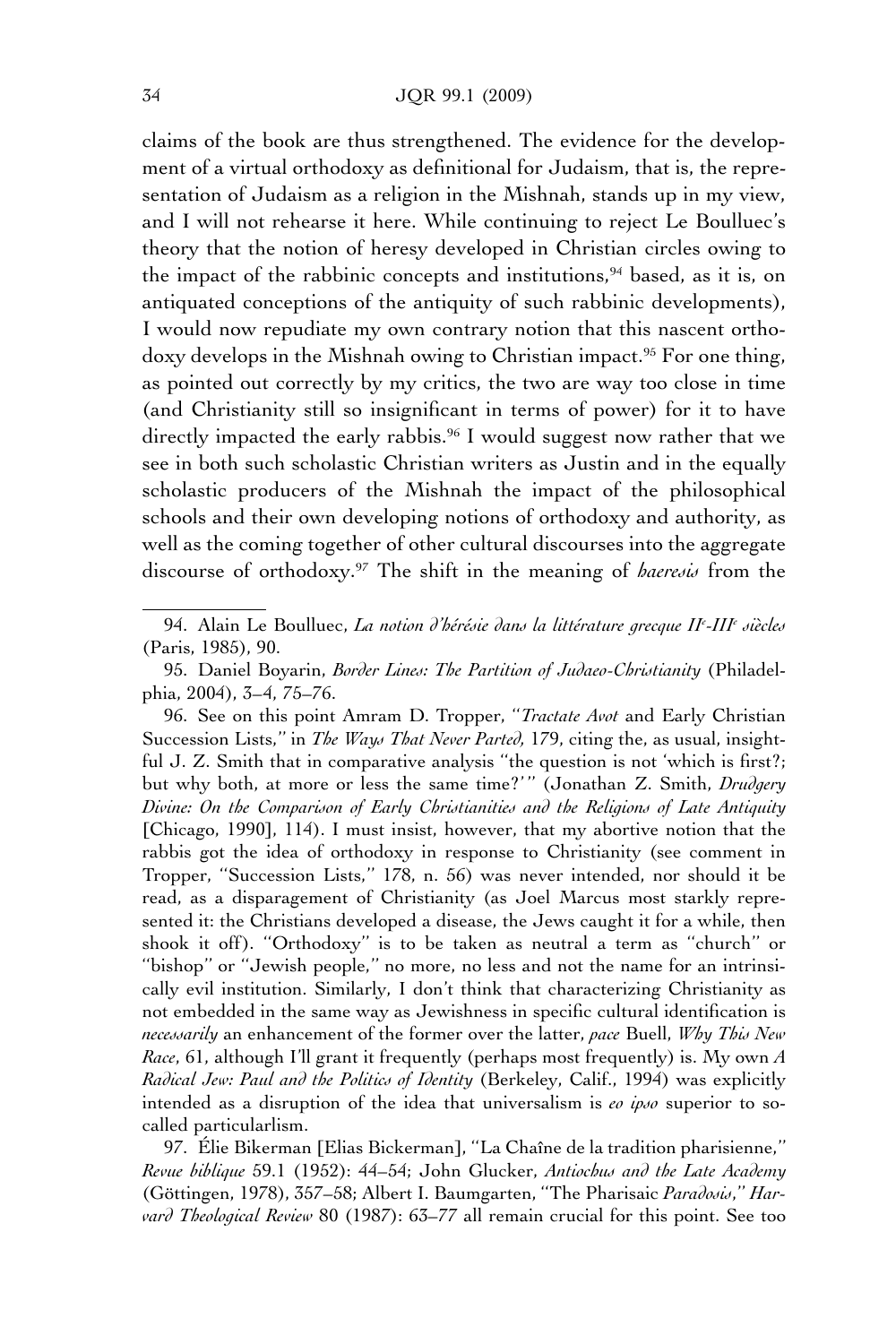choice of a philosophical school to an untrue one, a heresy, as documented by Le Boulluec,<sup>98</sup> could be construed as, in part, a product of the general biblical notion of one God and hence one truth about God when brought together with philosophical claims (such as those of Plato) to search for and perhaps find the Truth, as well as with the social institutions of the philosophical schools and the collegia. Amram Tropper has nicely characterized the last point, writing that ''a succession, as popularly understood in the classicizing atmosphere of the Second Sophistic, . . . outlined the transmission of proper doctrine over the course of history. The founder's successors continue his legacy and viewed the interpretation of his writings as the unfolding of his ideas. In a scholastic or intellectual succession list, the central factor was the belief that the founder's heirs transmitted proper doctrine.''99

The correct generalization seems now to me not at all that the Christian idea of orthodoxy and its supporting apostolic succession lists influence the rabbis but rather that these ideas developed in parallel within the two communities and served similar functions initially. For the Christians, this was of establishing an identity different from pagans and Jews, while for the rabbis it was that of establishing bounds on an identity that wanted separation from Christians. However, where for the nascent Church the use of such a model and the incipient notion of ''heresy'' that it offered was necessary for Christian self-definition owing to the lack of a Christian ethnos and the need for some new mode of self-definition (a la Rowan Williams and Mason in re Tertullian), rudimentary notions of heresy and orthodoxy were never crucial for rabbinic self-definition<sup>100</sup> and ultimately fell into desuetude largely owing to the fact that ''Judaism'' was supported by a vigorous and ongoing ethnic identity. One of the strongest pieces of evidence for this point remains the shift in the meaning of *minim* from something like sectarians or heretics in the tannaitic period to simply gentiles/Christians in the Babylonian Talmud.101 I remain committed to, and find nothing to contradict, my claim that the

Tropper, ''Succession Lists,'' 167, on the revival of the succession list genre in the second and third centuries. See especially Buell, *Why This New Race*, 61.

<sup>98.</sup> Le Boulluec, *La notion*, 90. This is a vitally important text underused by American scholars. I remain grateful to Virginia Burrus, who insisted that I read it.

<sup>99.</sup> Tropper, ''Succession Lists,'' 166.

<sup>100.</sup> To which conclusion Tropper, ''Succession Lists,'' esp. 180–88 (in response to my earlier work), may, I think, usefully be compared.

<sup>101.</sup> Richard Kalmin, ''Christians and Heretics in Rabbinic Literature of Late Antiquity,'' *Harvard Theological Review* 87.2 (1994): 155–69.